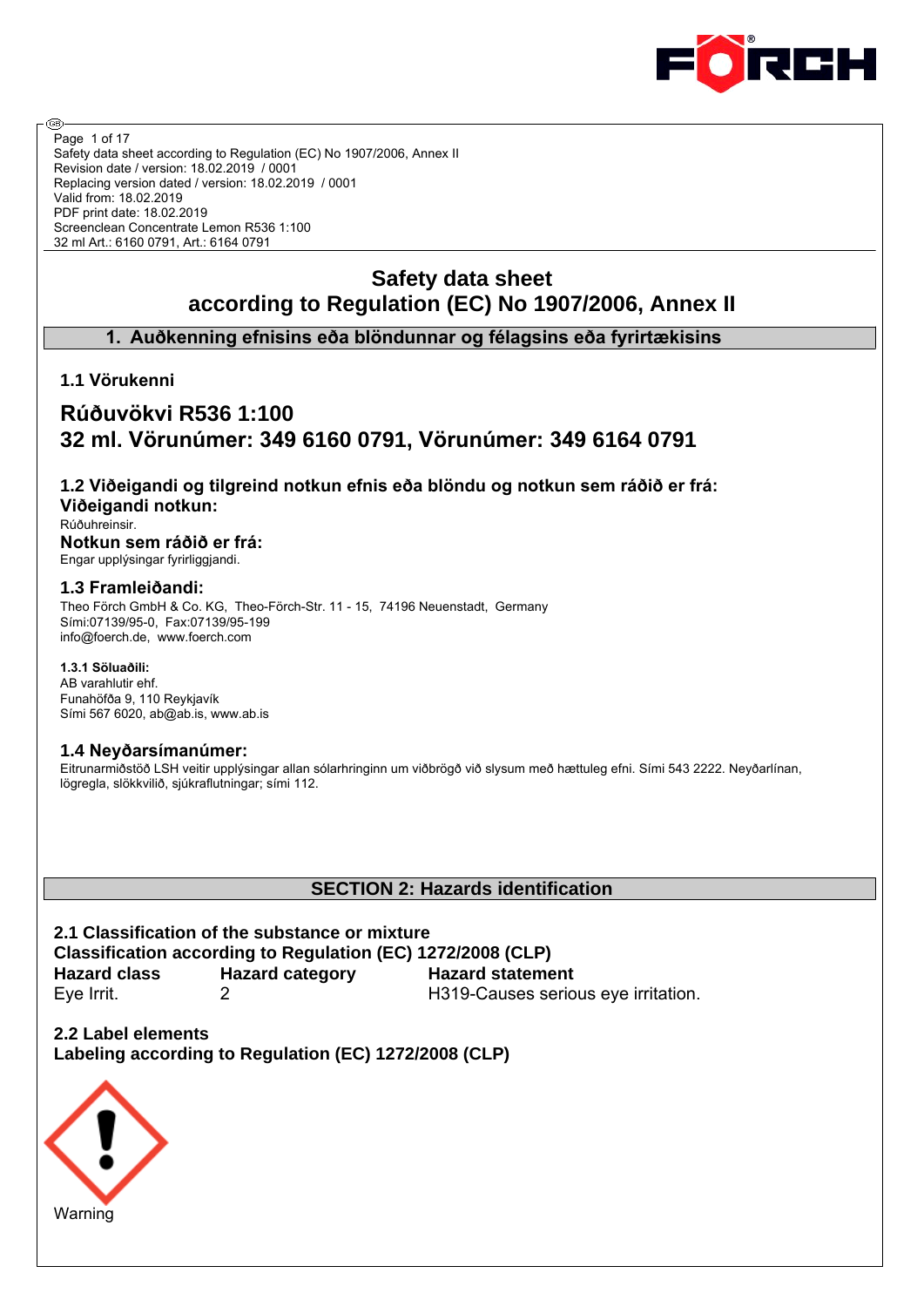

Safety data sheet according to Regulation (EC) No 1907/2006, Annex II Revision date / version: 18.02.2019 / 0001 Replacing version dated / version: 18.02.2019 / 0001 Valid from: 18.02.2019 PDF print date: 18.02.2019 Screenclean Concentrate Lemon R536 1:100 32 ml Art.: 6160 0791, Art.: 6164 0791 Page 2 of 17

H319-Causes serious eye irritation.

ම

P280-Wear eye protection / face protection.

P305+P351+P338-IF IN EYES: Rinse cautiously with water for several minutes. Remove contact lenses, if present and easy to do. Continue rinsing. P337+P313-If eye irritation persists: Get medical advice / attention.

#### **2.3 Other hazards**

The mixture does not contain any vPvB substance (vPvB = very persistent, very bioaccumulative) or is not included under XIII of the regulation (EC) 1907/2006 (< 0,1 %).

The mixture does not contain any PBT substance (PBT = persistent, bioaccumulative, toxic) or is not included under XIII of the regulation (EC) 1907/2006 (< 0,1 %).

## **SECTION 3: Composition/information on ingredients**

### **3.1 Substance**

# n.a. **3.2 Mixture**

| <b>Ethanol</b>                                              | Substance with specific conc. limit(s) acc. to REACh- |
|-------------------------------------------------------------|-------------------------------------------------------|
|                                                             | registration                                          |
| <b>Registration number (REACH)</b>                          | 01-2119457610-43-XXXX                                 |
| Index                                                       | 603-002-00-5                                          |
| <b>EINECS, ELINCS, NLP</b>                                  | 200-578-6                                             |
| <b>CAS</b>                                                  | 64-17-5                                               |
| content %                                                   | $1 - 10$                                              |
| Classification according to Regulation (EC) 1272/2008 (CLP) | Flam. Lig. 2, H225                                    |
|                                                             | Eye Irrit. 2, H319                                    |
|                                                             |                                                       |
|                                                             |                                                       |
| Alcohols, C12-14, ethoxylated, sulfates, sodium salts       | Substance with specific conc. limit(s) acc. to REACh- |
|                                                             | registration                                          |
| <b>Registration number (REACH)</b>                          | 01-2119488639-16-XXXX                                 |
| <b>Index</b>                                                | $---$                                                 |
| <b>EINECS, ELINCS, NLP</b>                                  | 500-234-8 (NLP)                                       |
| <b>CAS</b>                                                  | 68891-38-3                                            |
| content %                                                   | $1 - 10$                                              |
| Classification according to Regulation (EC) 1272/2008 (CLP) | Skin Irrit. 2, H315                                   |
|                                                             | Eye Dam. 1, H318                                      |

| ---                          |
|------------------------------|
| 603-085-00-8                 |
| 200-143-0                    |
| $52 - 51 - 7$                |
| $0.01 - 0.1$                 |
| Acute Tox. 4, H312           |
| Acute Tox. 4, H302           |
| STOT SE 3, H335              |
| Skin Irrit. 2, H315          |
| Eye Dam. 1, H318             |
| Aquatic Acute 1, H400 (M=10) |
|                              |

For the text of the H-phrases and classification codes (GHS/CLP), see Section 16.

The substances named in this section are given with their actual, appropriate classification!

For substances that are listed in appendix VI, table 3.1 of the regulation (EC) no. 1272/2008 (CLP regulation) this means that all notes that may be given here for the named classification have been taken into account.

#### **SECTION 4: First aid measures**

#### **4.1 Description of first aid measures**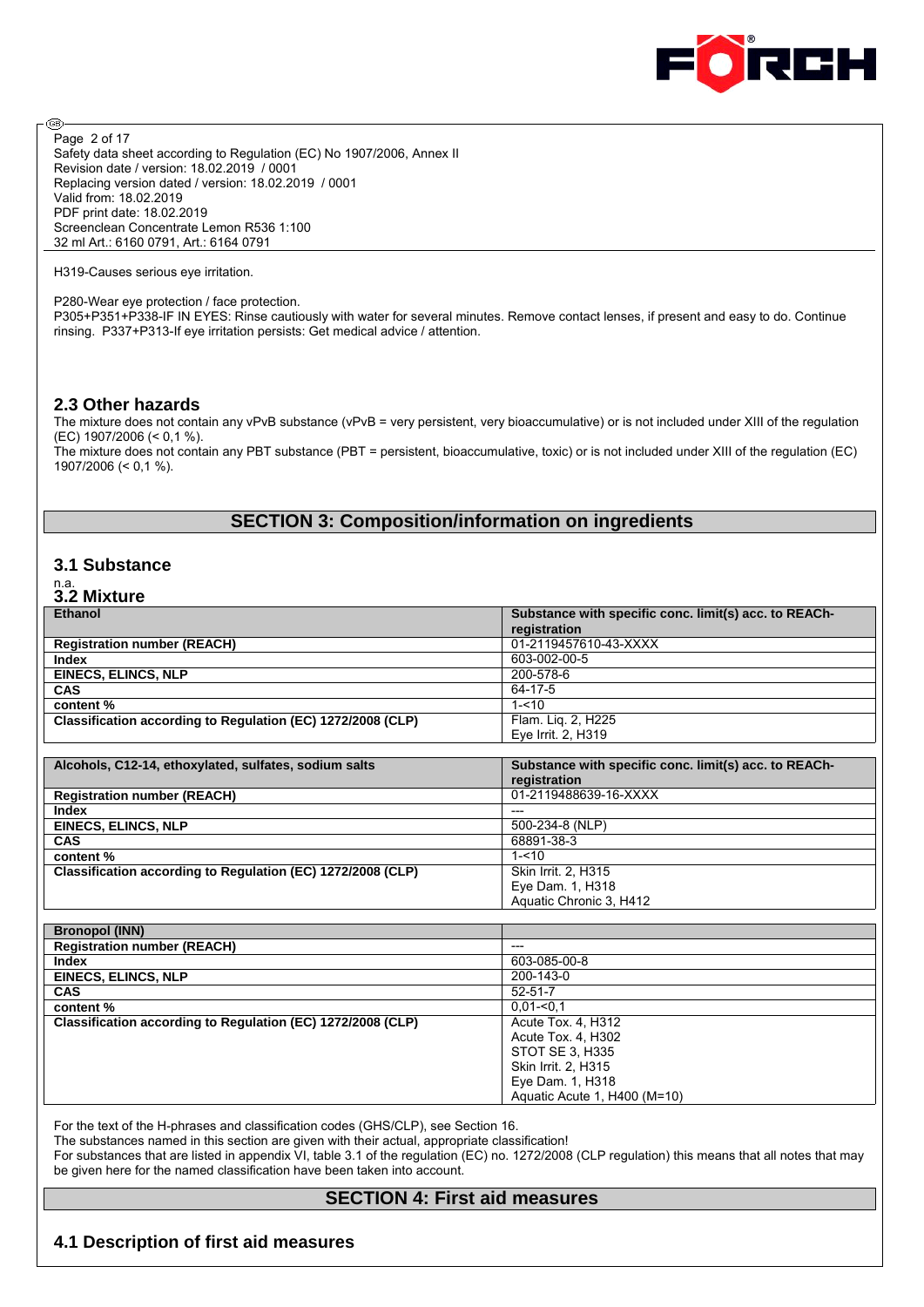

Page 3 of 17

@

Safety data sheet according to Regulation (EC) No 1907/2006, Annex II Revision date / version: 18.02.2019 / 0001 Replacing version dated / version: 18.02.2019 / 0001 Valid from: 18.02.2019 PDF print date: 18.02.2019 Screenclean Concentrate Lemon R536 1:100 32 ml Art.: 6160 0791, Art.: 6164 0791

First-aiders should ensure they are protected! Never pour anything into the mouth of an unconscious person!

#### **Inhalation**

Supply person with fresh air and consult doctor according to symptoms.

#### **Skin contact**

Remove polluted, soaked clothing immediately, wash thoroughly with plenty of water and soap, in case of irritation of the skin (flare), consult a doctor.

#### **Eye contact**

Remove contact lenses.

Wash thoroughly for several minutes using copious water. Seek medical help if necessary.

#### **Ingestion**

Rinse the mouth thoroughly with water.

Do not induce vomiting - give copious water to drink. Consult doctor immediately.

#### **4.2 Most important symptoms and effects, both acute and delayed**

If applicable delayed symptoms and effects can be found in section 11 and the absorption route in section 4.1.

In certain cases, the symptoms of poisoning may only appear after an extended period / after several hours.

# **4.3 Indication of any immediate medical attention and special treatment needed**

Symptomatic treatment.

#### **SECTION 5: Firefighting measures**

# **5.1 Extinguishing media**

#### **Suitable extinguishing media**

Water jet spray/foam/CO2/dry extinguisher

## **Unsuitable extinguishing media**

None known

#### **5.2 Special hazards arising from the substance or mixture**

In case of fire the following can develop: Oxides of carbon Oxides of sulphur Toxic gases

#### **5.3 Advice for firefighters**

In case of fire and/or explosion do not breathe fumes. Protective respirator with independent air supply. According to size of fire Full protection, if necessary. Dispose of contaminated extinction water according to official regulations.

**SECTION 6: Accidental release measures**

#### **6.1 Personal precautions, protective equipment and emergency procedures**

Ensure sufficient supply of air.

Remove possible causes of ignition - do not smoke.

Avoid contact with eyes or skin. If applicable, caution - risk of slipping.

# **6.2 Environmental precautions**

## If leakage occurs, dam up.

Resolve leaks if this possible without risk.

Prevent surface and ground-water infiltration, as well as ground penetration.

Prevent from entering drainage system.

If accidental entry into drainage system occurs, inform responsible authorities.

#### **6.3 Methods and material for containment and cleaning up**

Soak up with absorbent material (e.g. universal binding agent, sand, diatomaceous earth, sawdust) and dispose of according to Section 13. Flush residue using copious water.

#### **6.4 Reference to other sections**

For personal protective equipment see Section 8 and for disposal instructions see Section 13.

**SECTION 7: Handling and storage**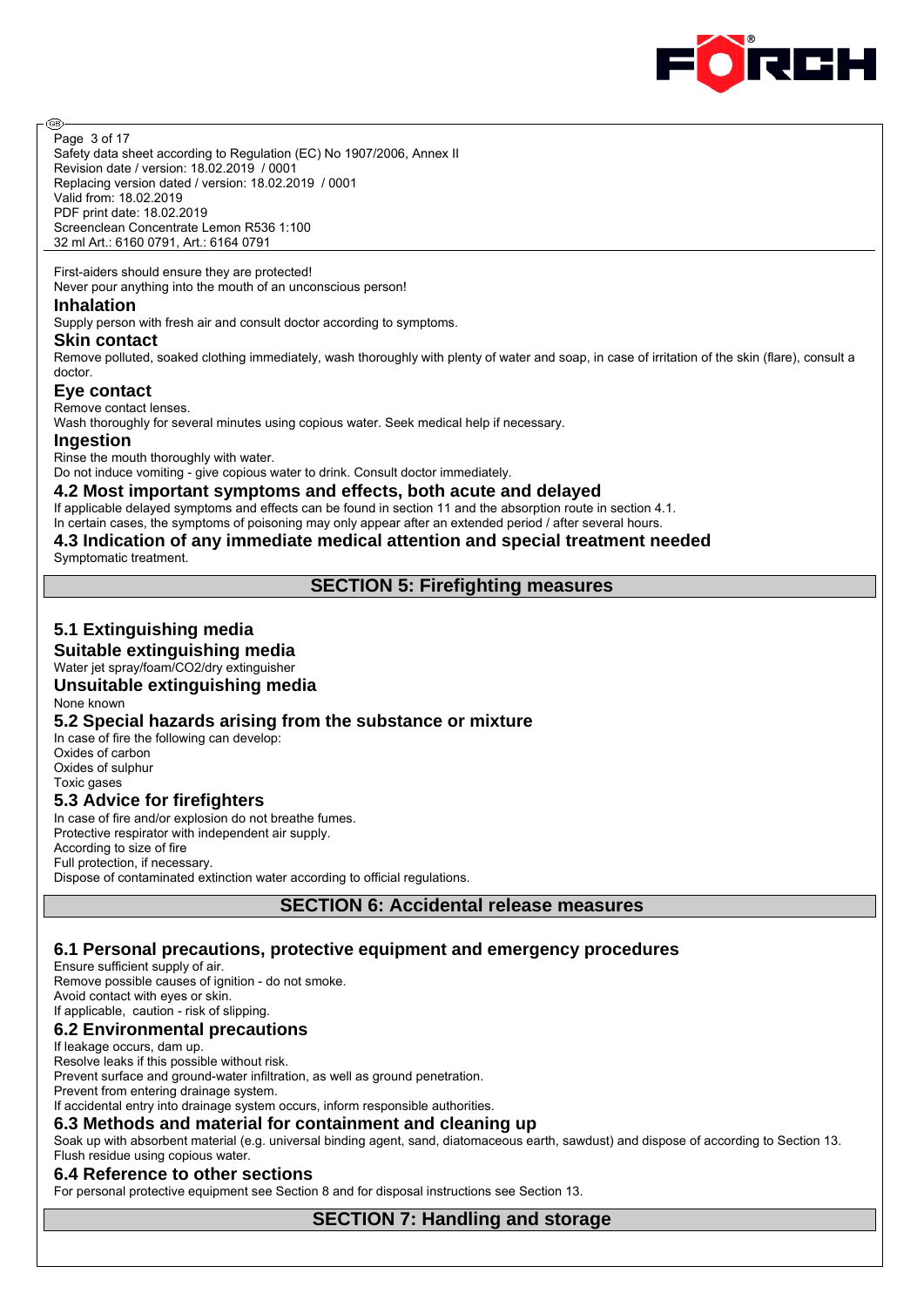

Safety data sheet according to Regulation (EC) No 1907/2006, Annex II Revision date / version: 18.02.2019 / 0001 Replacing version dated / version: 18.02.2019 / 0001 Valid from: 18.02.2019 PDF print date: 18.02.2019 Screenclean Concentrate Lemon R536 1:100 32 ml Art.: 6160 0791, Art.: 6164 0791 Page 4 of 17

In addition to information given in this section, relevant information can also be found in section 8 and 6.1. **7.1 Precautions for safe handling**

# **7.1.1 General recommendations**

Ensure good ventilation.

⊛

Keep away from sources of ignition - Do not smoke. Avoid contact with eyes or skin. Eating, drinking, smoking, as well as food-storage, is prohibited in work-room. Observe directions on label and instructions for use. Use working methods according to operating instructions. **7.1.2 Notes on general hygiene measures at the workplace**

General hygiene measures for the handling of chemicals are applicable.

Wash hands before breaks and at end of work.

Keep away from food, drink and animal feedingstuffs.

Remove contaminated clothing and protective equipment before entering areas in which food is consumed.

# **7.2 Conditions for safe storage, including any incompatibilities**

Keep out of access to unauthorised individuals. Store product closed and only in original packing. Not to be stored in gangways or stair wells. Store at room temperature.

#### **7.3 Specific end use(s)**

No information available at present.

# **SECTION 8: Exposure controls/personal protection**

# **8.1 Control parameters**

| ®  <br><b>Chemical Name</b>    | Ethanol |                                                                                    | Content $%1 - 10$ |
|--------------------------------|---------|------------------------------------------------------------------------------------|-------------------|
| WEL-TWA: 1000 ppm (1920 mg/m3) |         | $WEL-STEL: ---$                                                                    | $---$             |
| Monitoring procedures:         |         | Compur - KITA-104 SA (549 210)                                                     |                   |
|                                |         | Draeger - Alcohol 25/a Ethanol (81 01 631)                                         |                   |
|                                |         | DFG (D) (Loesungsmittelgemische), Methode Nr. 6 DFG (E) (Solvent mixtures) - 1998, |                   |
|                                |         | 2002 - EU project BC/CEN/ENTR/000/2002-16 card 63-2 (2004)                         |                   |
| BMGV:<br>$---$                 |         | Other information: ---                                                             |                   |

| <b>Ethanol</b>           |                                                            |                                |                   |       |                     |             |
|--------------------------|------------------------------------------------------------|--------------------------------|-------------------|-------|---------------------|-------------|
| Area of application      | Exposure route /<br>Environmental<br>compartment           | <b>Effect on health</b>        | <b>Descriptor</b> | Value | <b>Unit</b>         | <b>Note</b> |
|                          | Environment - freshwater                                   |                                | <b>PNEC</b>       | 0,96  | mg/l                |             |
|                          | Environment - marine                                       |                                | <b>PNEC</b>       | 0.79  | mg/l                |             |
|                          | Environment - water,<br>sporadic (intermittent)<br>release |                                | <b>PNEC</b>       | 2,75  | mg/l                |             |
|                          | Environment - sewage<br>treatment plant                    |                                | <b>PNEC</b>       | 580   | mg/l                |             |
|                          | Environment - sediment,<br>freshwater                      |                                | <b>PNEC</b>       | 3,6   | mg/kg               |             |
|                          | Environment - soil                                         |                                | <b>PNEC</b>       | 0,63  | mg/kg dry<br>weight |             |
|                          | Environment - oral (animal<br>feed)                        |                                | <b>PNEC</b>       | 0,72  | mg/kg feed          |             |
|                          | Environment - sediment,<br>marine                          |                                | <b>PNEC</b>       | 2,9   | mg/kg dry<br>weight |             |
| Consumer                 | Human - dermal                                             | Short term, local<br>effects   | <b>DNEL</b>       | 950   | mg/m3               |             |
| Consumer                 | Human - inhalation                                         | Long term, systemic<br>effects | <b>DNEL</b>       | 114   | mg/m3               |             |
| Human - oral<br>Consumer |                                                            | Long term, systemic<br>effects | <b>DNEL</b>       | 87    | mg/kg               |             |
| Consumer                 | Human - dermal                                             | Long term, systemic<br>effects | <b>DNEL</b>       | 206   | mg/kg bw/d          |             |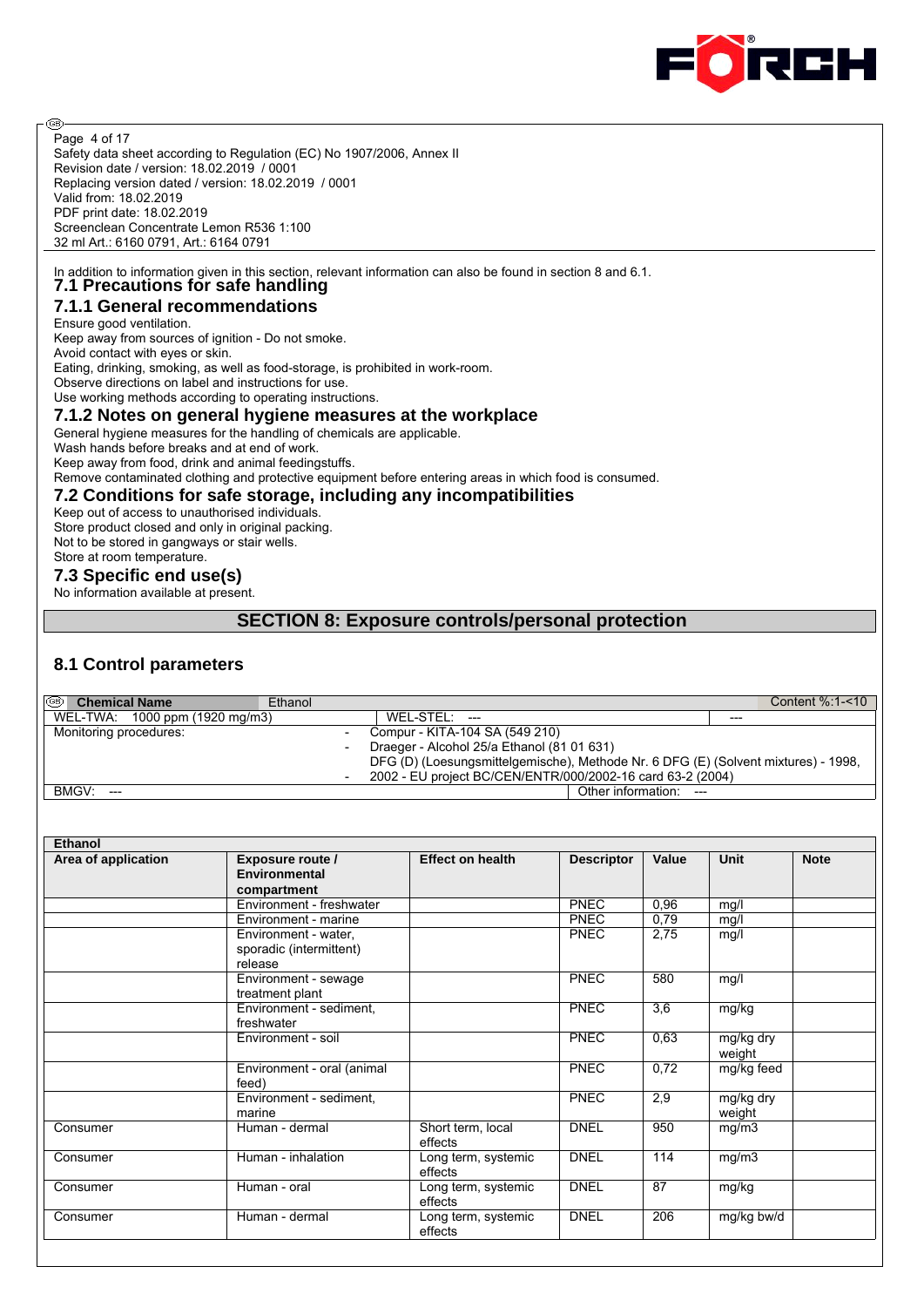

Safety data sheet according to Regulation (EC) No 1907/2006, Annex II Revision date / version: 18.02.2019 / 0001 Replacing version dated / version: 18.02.2019 / 0001 Valid from: 18.02.2019 PDF print date: 18.02.2019 Screenclean Concentrate Lemon R536 1:100 32 ml Art.: 6160 0791, Art.: 6164 0791 Page 5 of 17

@

| Consumer            | Human - inhalation | Short term, local<br>effects   | <b>DNEL</b> | 950  | mg/m3      |  |
|---------------------|--------------------|--------------------------------|-------------|------|------------|--|
| Workers / employees | Human - dermal     | Long term, systemic<br>effects | <b>DNEL</b> | 343  | mg/kg bw/d |  |
| Workers / employees | Human - inhalation | Long term, systemic<br>effects | <b>DNEL</b> | 950  | mg/m3      |  |
| Workers / employees | Human - inhalation | Short term, local<br>effects   | <b>DNEL</b> | 1900 | mg/m3      |  |

| Alcohols, C12-14, ethoxylated, sulfates, sodium salts |                          |                          |                   |                 |           |             |  |  |
|-------------------------------------------------------|--------------------------|--------------------------|-------------------|-----------------|-----------|-------------|--|--|
| Area of application                                   | Exposure route /         | <b>Effect on health</b>  | <b>Descriptor</b> | Value           | Unit      | <b>Note</b> |  |  |
|                                                       | <b>Environmental</b>     |                          |                   |                 |           |             |  |  |
|                                                       | compartment              |                          |                   |                 |           |             |  |  |
|                                                       | Environment - freshwater |                          | <b>PNEC</b>       | 0.24            | mq/l      |             |  |  |
|                                                       | Environment - periodic   |                          | PNEC              | 0.13            | mq/l      |             |  |  |
|                                                       | release                  |                          |                   |                 |           |             |  |  |
|                                                       | Environment - marine     |                          | <b>PNEC</b>       | 0.024           | mg/l      |             |  |  |
|                                                       | Environment - sediment.  |                          | PNEC              | 5,45            | mg/kg dry |             |  |  |
|                                                       | freshwater               |                          |                   |                 | weight    |             |  |  |
|                                                       | Environment - sediment,  |                          | PNEC              | 0,545           | mg/kg dry |             |  |  |
|                                                       | marine                   |                          |                   |                 | weight    |             |  |  |
|                                                       | Environment - sewage     |                          | PNEC              | 10000           | mq/l      |             |  |  |
|                                                       | treatment plant          |                          |                   |                 |           |             |  |  |
|                                                       | Environment - soil       |                          | <b>PNEC</b>       | 0.946           | mg/kg dry |             |  |  |
|                                                       |                          |                          |                   |                 | weight    |             |  |  |
|                                                       | Environment - sporadic   |                          | <b>PNEC</b>       | 0,071           | mg/l      |             |  |  |
|                                                       | (intermittent) release   |                          |                   |                 |           |             |  |  |
|                                                       | Environment - sediment,  | Short term               | PNEC              | 0,917           | mg/kg     |             |  |  |
|                                                       | freshwater               |                          |                   |                 |           |             |  |  |
|                                                       | Environment - sediment,  | Short term               | PNEC              | 0,092           | mg/kg     |             |  |  |
|                                                       | marine                   |                          |                   |                 |           |             |  |  |
|                                                       | Environment - soil       | Short term               | <b>PNEC</b>       | 7,5             | mg/kg     |             |  |  |
| Consumer                                              | Human - dermal           | Long term, local effects | <b>DNEL</b>       | 0,079           | mg/cm2    |             |  |  |
| Consumer                                              | Human - oral             | Long term, systemic      | <b>DNEL</b>       | 15              | mg/kg     |             |  |  |
|                                                       |                          | effects                  |                   |                 | bw/day    |             |  |  |
| Consumer                                              | Human - dermal           | Long term, systemic      | <b>DNEL</b>       | 1650            | mg/kg     |             |  |  |
|                                                       |                          | effects                  |                   |                 | bw/day    |             |  |  |
| Consumer                                              | Human - inhalation       | Long term, systemic      | <b>DNEL</b>       | $\overline{52}$ | mg/m3     |             |  |  |
|                                                       |                          | effects                  |                   |                 |           |             |  |  |
| Workers / employees                                   | Human - dermal           | Long term, systemic      | <b>DNEL</b>       | 2750            | mg/kg     |             |  |  |
|                                                       |                          | effects                  |                   |                 | bw/day    |             |  |  |
| Workers / employees                                   | Human - inhalation       | Long term, systemic      | <b>DNEL</b>       | 175             | mg/m3     |             |  |  |
|                                                       |                          | effects                  |                   |                 |           |             |  |  |
| Workers / employees                                   | Human - dermal           | Long term, local effects | <b>DNEL</b>       | 0,132           | mg/cm2    |             |  |  |
|                                                       |                          |                          |                   |                 |           |             |  |  |

 WEL-TWA = Workplace Exposure Limit - Long-term exposure limit (8-hour TWA (= time weighted average) reference period) EH40. AGW = "Arbeitsplatzgrenzwert" (workplace limit value, Germany).

(8) = Inhalable fraction (2017/164/EU, 2017/2398/EU). (9) = Respirable fraction (2017/164/EU, 2017/2398/EU). | WEL-STEL = Workplace Exposure Limit - Short-term exposure limit (15-minute reference period).

(8) = Inhalable fraction (2017/164/EU, 2017/2398/EU). (9) = Respirable fraction (2017/164/EU, 2017/2398/EU). (10) = Short-term exposure limit value in relation to a reference period of 1 minute (2017/164/EU). | BMGV = Biological monitoring guidance value EH40. BGW = "Biologischer Grenzwert" (biological limit value, Germany) | Other information: Sen = Capable of causing occupational asthma. Sk = Can be absorbed through skin. Carc = Capable of causing cancer and/or heritable genetic damage.

\*\* = The exposure limit for this substance is repealed through the TRGS 900 (Germany) of January 2006 with the goal of revision.

### **8.2 Exposure controls 8.2.1 Appropriate engineering controls**

Ensure good ventilation. This can be achieved by local suction or general air extraction.

If this is insufficient to maintain the concentration under the WEL or AGW values, suitable breathing protection should be worn.

Applies only if maximum permissible exposure values are listed here.

Suitable assessment methods for reviewing the effectiveness of protection measures adopted include metrological and non-metrological investigative techniques.

These are specified by e.g. BS EN 14042.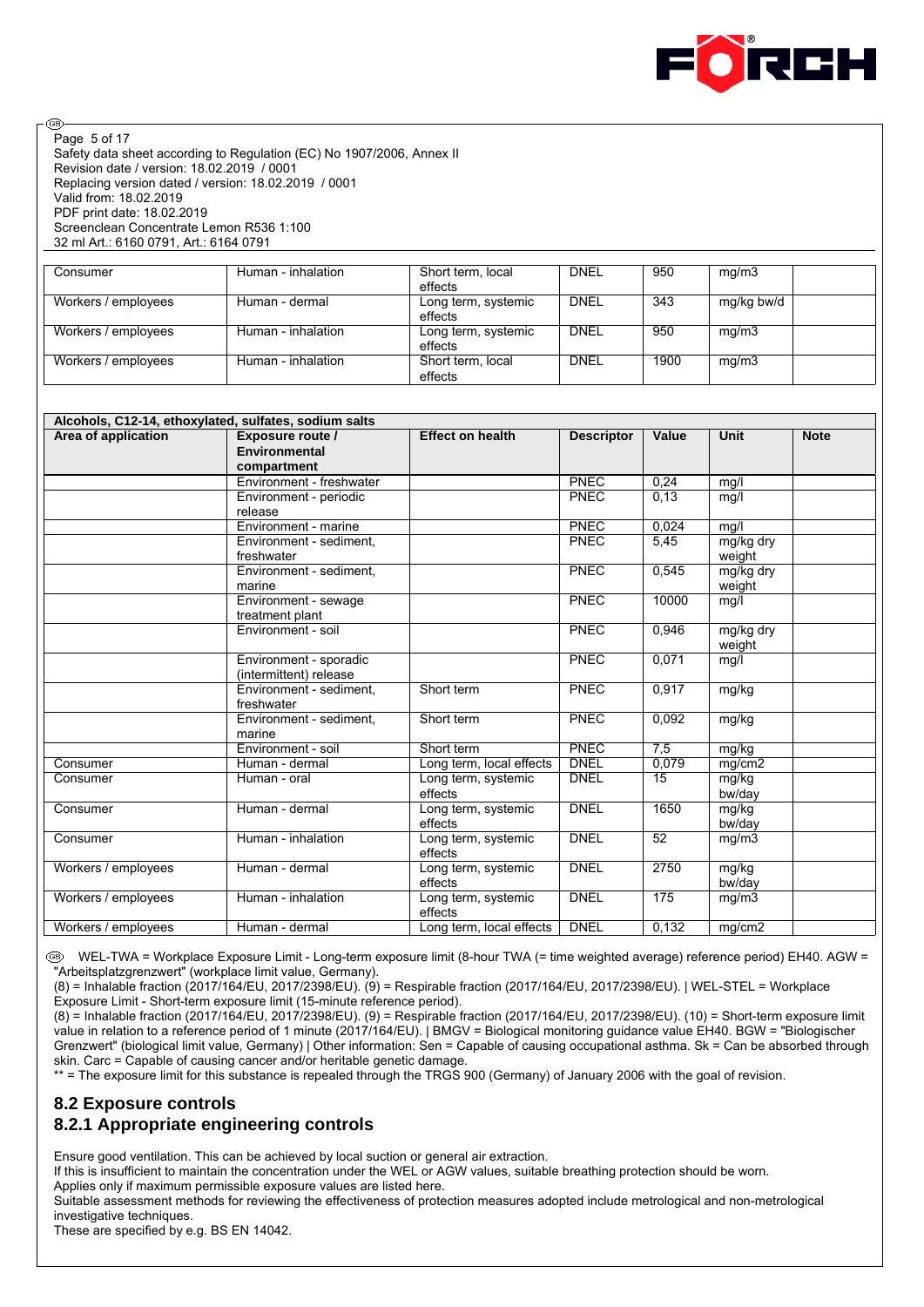

Safety data sheet according to Regulation (EC) No 1907/2006, Annex II Revision date / version: 18.02.2019 / 0001 Replacing version dated / version: 18.02.2019 / 0001 Valid from: 18.02.2019 PDF print date: 18.02.2019 Screenclean Concentrate Lemon R536 1:100 32 ml Art.: 6160 0791, Art.: 6164 0791 Page 6 of 17

BS EN 14042 "Workplace atmospheres. Guide for the application and use of procedures for the assessment of exposure to chemical and biological agents".

#### **8.2.2 Individual protection measures, such as personal protective equipment**

General hygiene measures for the handling of chemicals are applicable. Wash hands before breaks and at end of work. Keep away from food, drink and animal feedingstuffs. Remove contaminated clothing and protective equipment before entering areas in which food is consumed.

Eye/face protection: Tight fitting protective goggles with side protection (EN 166).

Skin protection - Hand protection: Normally not necessary. If applicable Safety gloves made of butyl (EN 374) Protective Neoprene® / polychloroprene gloves (EN 374). Protective nitrile gloves (EN 374) Minimum layer thickness in mm:  $0.5$ Permeation time (penetration time) in minutes: 480 The breakthrough times determined in accordance with EN 16523-1 were not obtained under practical conditions. The recommended maximum wearing time is 50% of breakthrough time.

Protective hand cream recommended.

Skin protection - Other: Usual protective working garments

Respiratory protection: Normally not necessary. If OES or MEL is exceeded. Gas mask filter A (EN 14387), code colour brown Observe wearing time limitations for respiratory protection equipment.

Thermal hazards: Not applicable

@

Additional information on hand protection - No tests have been performed.

In the case of mixtures, the selection has been made according to the knowledge available and the information about the contents. Selection of materials derived from glove manufacturer's indications.

Final selection of glove material must be made taking the breakthrough times, permeation rates and degradation into account. Selection of a suitable glove depends not only on the material but also on other quality characteristics and varies from manufacturer to manufacturer.

In the case of mixtures, the resistance of glove materials cannot be predicted and must therefore be tested before use. The exact breakthrough time of the glove material can be requested from the protective glove manufacturer and must be observed.

#### **8.2.3 Environmental exposure controls**

No information available at present.

# **SECTION 9: Physical and chemical properties**

#### **9.1 Information on basic physical and chemical properties**

| Physical state:                          | Liguid                                  |
|------------------------------------------|-----------------------------------------|
| Colour:                                  | Green                                   |
| Odour:                                   | Characteristic                          |
| Odour threshold:                         | Not determined                          |
| pH-value:                                | Not determined                          |
| Melting point/freezing point:            | Not determined                          |
| Initial boiling point and boiling range: | Not determined                          |
| Flash point:                             | 43.5 °C (Does not maintain combustion.) |
| Evaporation rate:                        | Not determined                          |
| Flammability (solid, gas):               | n.a.                                    |
| Lower explosive limit:                   | Not determined                          |
| Upper explosive limit:                   | Not determined                          |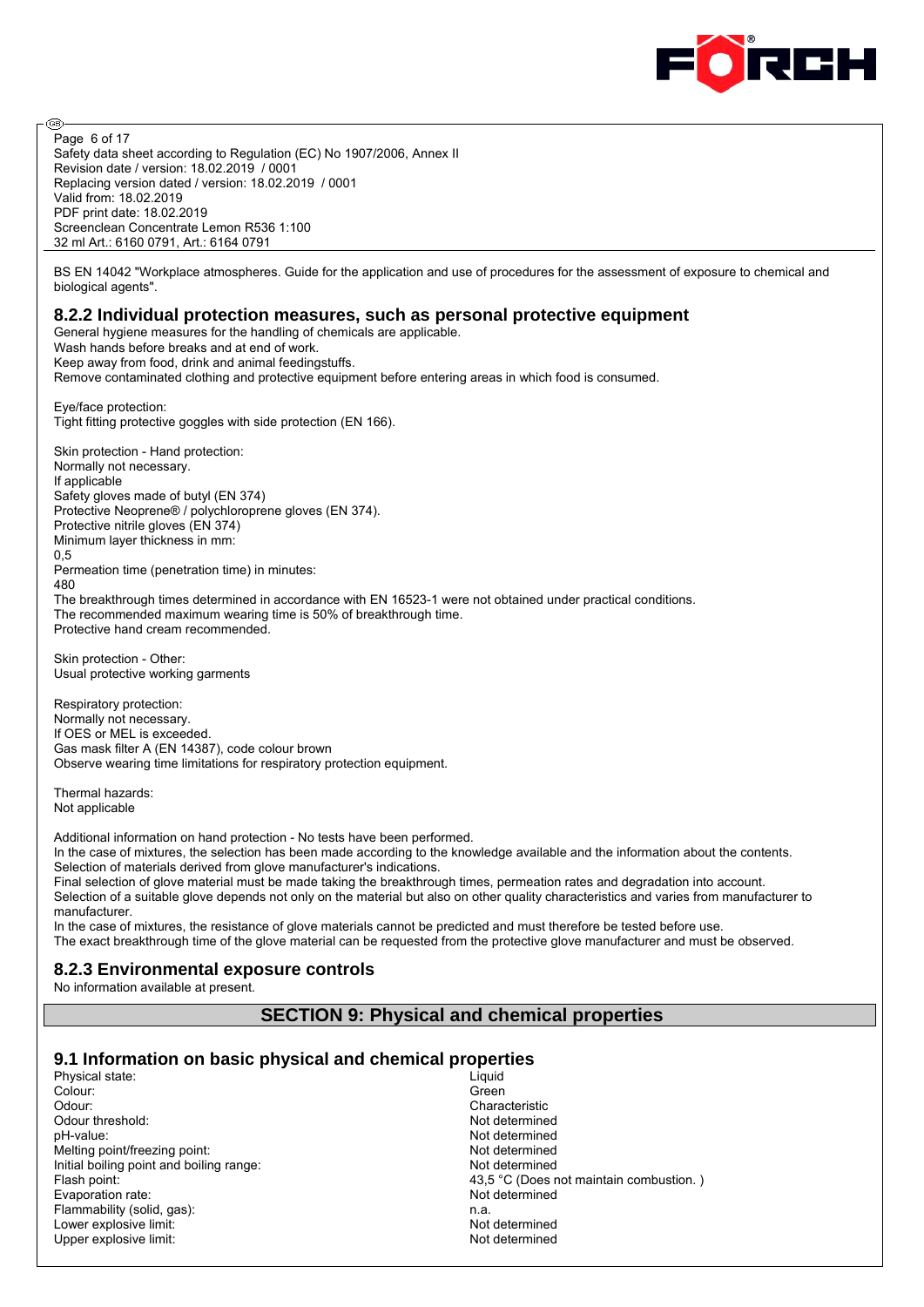

Safety data sheet according to Regulation (EC) No 1907/2006, Annex II Revision date / version: 18.02.2019 / 0001 Replacing version dated / version: 18.02.2019 / 0001 Valid from: 18.02.2019 PDF print date: 18.02.2019 Screenclean Concentrate Lemon R536 1:100 32 ml Art.: 6160 0791, Art.: 6164 0791 Page 7 of 17

Vapour pressure: Not determined Vapour density (air = 1):<br>
Density: 0.992 a/cm3 (re Bulk density: n.a.<br>Solubility(ies): n.a. Not Water solubility: Soluble Partition coefficient (n-octanol/water):<br>
Auto-ignition temperature: Not determined<br>
Not determined Auto-ignition temperature: Decomposition temperature:<br>
Viscosity:<br>
Not determined<br>
Not determined Viscosity: Not determined<br>
Explosive properties: Not determined<br>
Product is not explosive properties: Oxidising properties:

# **9.2 Other information**

Fat solubility / solvent:<br>Conductivity: Surface tension: Solvents content: Not determined

ම

0,992 g/cm3 (relative density) Not determined Product is not explosive.<br>No

Not determined<br>Not determined Not determined<br>Not determined

#### **SECTION 10: Stability and reactivity**

#### **10.1 Reactivity**

The product has not been tested.

**10.2 Chemical stability**

Stable with proper storage and handling.

**10.3 Possibility of hazardous reactions**

No dangerous reactions are known.

**10.4 Conditions to avoid**

Heating, open flame, ignition sources

**10.5 Incompatible materials**

Avoid contact with strong oxidizing agents.

# **10.6 Hazardous decomposition products**

No decomposition when used as directed.

# **SECTION 11: Toxicological information**

#### **11.1 Information on toxicological effects**

Possibly more information on health effects, see Section 2.1 (classification). **Screenclean Concentrate Lemon R536 1:100** 

| OCIGGIICIGAII CONCGNUALG LGINON INJJU 1.100 |                 |                                      |      |          |                    |              |  |  |
|---------------------------------------------|-----------------|--------------------------------------|------|----------|--------------------|--------------|--|--|
| 32 ml Art.: 6160 0791, Art.: 6164 0791      |                 |                                      |      |          |                    |              |  |  |
| Toxicity / effect                           | <b>Endpoint</b> | Value                                | Unit | Organism | <b>Test method</b> | <b>Notes</b> |  |  |
| Acute toxicity, by oral route:              |                 |                                      |      |          |                    | n.d.a.       |  |  |
| Acute toxicity, by dermal route:            |                 |                                      |      |          |                    | n.d.a.       |  |  |
| Acute toxicity, by inhalation:              |                 |                                      |      |          |                    | n.d.a.       |  |  |
| Skin corrosion/irritation:                  |                 |                                      |      |          |                    | n.d.a.       |  |  |
| Serious eye damage/irritation:              |                 |                                      |      |          |                    | n.d.a.       |  |  |
| Respiratory or skin                         |                 |                                      |      |          |                    | n.d.a.       |  |  |
| sensitisation:                              |                 |                                      |      |          |                    |              |  |  |
| Germ cell mutagenicity:                     |                 |                                      |      |          |                    | n.d.a.       |  |  |
| Carcinogenicity:                            |                 |                                      |      |          |                    | n.d.a.       |  |  |
| Reproductive toxicity:                      |                 |                                      |      |          |                    | n.d.a.       |  |  |
| Specific target organ toxicity -            |                 |                                      |      |          |                    | n.d.a.       |  |  |
| single exposure (STOT-SE):                  |                 |                                      |      |          |                    |              |  |  |
| Specific target organ toxicity -            |                 |                                      |      |          |                    | n.d.a.       |  |  |
| repeated exposure (STOT-RE):                |                 |                                      |      |          |                    |              |  |  |
| Aspiration hazard:                          |                 |                                      |      |          |                    | n.d.a.       |  |  |
| Symptoms:                                   |                 |                                      |      |          |                    | n.d.a.       |  |  |
|                                             |                 |                                      |      |          |                    |              |  |  |
| <b>Ethanol</b>                              |                 |                                      |      |          |                    |              |  |  |
| Toxicity / effect                           | <b>Endpoint</b> | Value                                | Unit | Organism | <b>Test method</b> | <b>Notes</b> |  |  |
|                                             | $\cdot$ $  -$   | $\cdot$ $\sim$ $\cdot$ $\sim$ $\sim$ |      |          | $\cdots$           |              |  |  |

| <b>Toxicity / effect</b>       | Endpoint    | Value | Unit  | Organism | <b>Test method</b>   | <b>Notes</b> |
|--------------------------------|-------------|-------|-------|----------|----------------------|--------------|
| Acute toxicity, by oral route: | <b>LD50</b> | 10470 | mg/kg | Rat      | OECD 401 (Acute Oral |              |
|                                |             |       |       |          | ⊺oxicitv`            |              |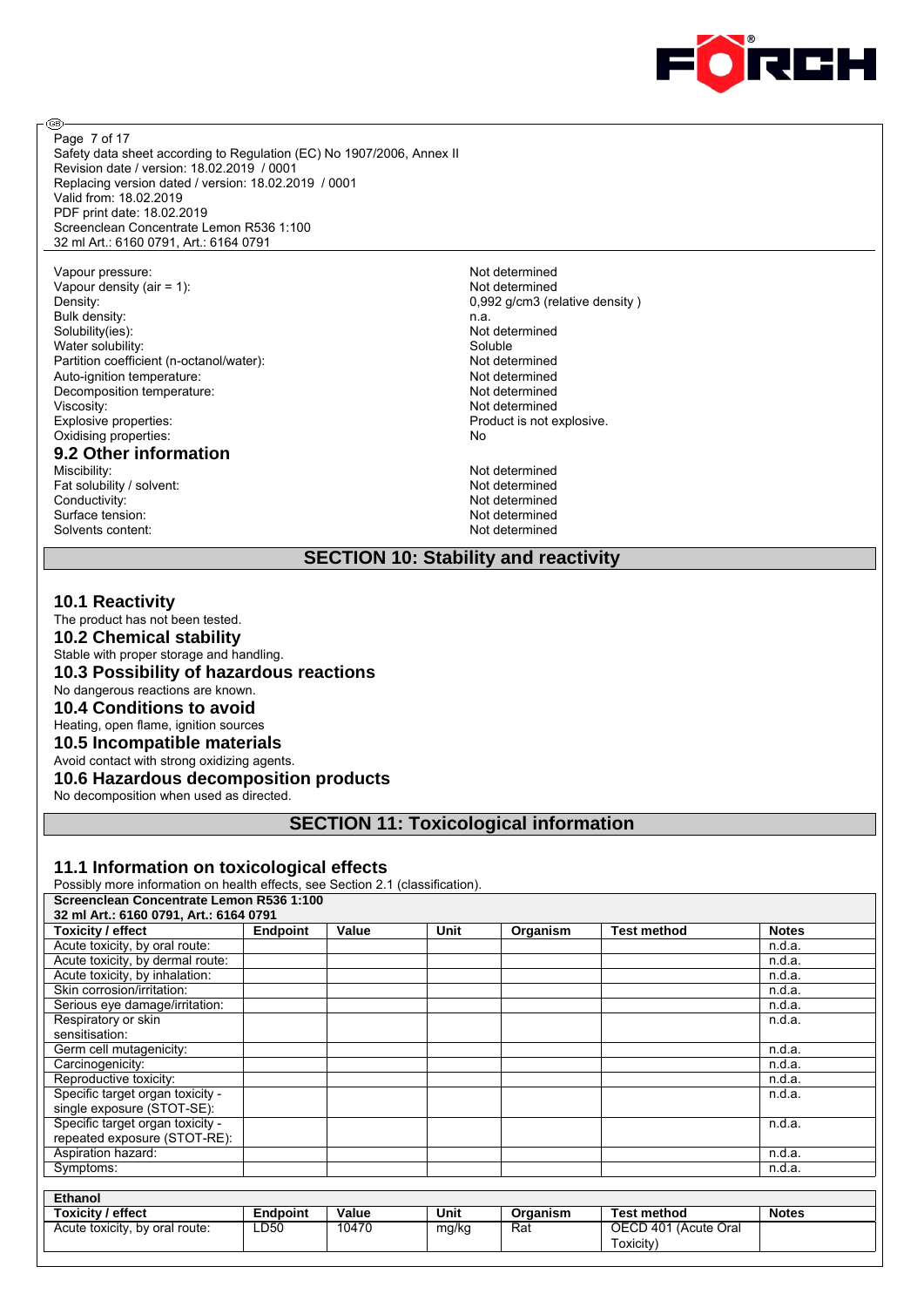

⊛ Page 8 of 17Safety data sheet according to Regulation (EC) No 1907/2006, Annex II Revision date / version: 18.02.2019 / 0001 Replacing version dated / version: 18.02.2019 / 0001 Valid from: 18.02.2019 PDF print date: 18.02.2019 Screenclean Concentrate Lemon R536 1:100 32 ml Art.: 6160 0791, Art.: 6164 0791

| Acute toxicity, by dermal route: | LD50         | >2000 | mg/kg   | Rabbit                  | OECD 402 (Acute<br>Dermal Toxicity)     |                   |
|----------------------------------|--------------|-------|---------|-------------------------|-----------------------------------------|-------------------|
|                                  |              |       |         |                         |                                         |                   |
| Acute toxicity, by inhalation:   | <b>LC50</b>  | 124,7 | mg/l/4h | Rat                     | OECD 403 (Acute<br>Inhalation Toxicity) |                   |
|                                  |              |       |         |                         |                                         |                   |
| Skin corrosion/irritation:       |              |       |         | Rabbit                  | OECD 404 (Acute                         | Not irritant      |
|                                  |              |       |         |                         | Dermal                                  |                   |
|                                  |              |       |         |                         | Irritation/Corrosion)                   |                   |
| Serious eye damage/irritation:   |              |       |         | Rabbit                  | OECD 405 (Acute Eye                     | <b>Irritant</b>   |
|                                  |              |       |         |                         | Irritation/Corrosion)                   |                   |
| Respiratory or skin              |              |       |         | Mouse                   | OECD 429 (Skin                          | No (skin contact) |
| sensitisation:                   |              |       |         |                         | Sensitisation - Local                   |                   |
|                                  |              |       |         |                         | Lymph Node Assay)                       |                   |
| Germ cell mutagenicity:          |              |       |         | Salmonella              | OECD 471 (Bacterial                     | Negative          |
|                                  |              |       |         |                         |                                         |                   |
|                                  |              |       |         | typhimurium             | <b>Reverse Mutation Test)</b>           |                   |
| Germ cell mutagenicity:          |              |       |         | Mouse                   | OECD 476 (In Vitro                      | Negative          |
|                                  |              |       |         |                         | Mammalian Cell Gene                     |                   |
|                                  |              |       |         |                         | <b>Mutation Test)</b>                   |                   |
| Germ cell mutagenicity:          |              |       |         |                         | OECD 473 (In Vitro                      | Negative          |
|                                  |              |       |         |                         | Mammalian                               |                   |
|                                  |              |       |         |                         | Chromosome                              |                   |
|                                  |              |       |         |                         | <b>Aberration Test)</b>                 |                   |
| Germ cell mutagenicity:          |              |       |         |                         | OECD 475 (Mammalian                     | Negative          |
|                                  |              |       |         |                         | <b>Bone Marrow</b>                      |                   |
|                                  |              |       |         |                         | Chromosome                              |                   |
|                                  |              |       |         |                         | <b>Aberration Test)</b>                 |                   |
|                                  |              |       |         |                         |                                         |                   |
| Carcinogenicity:                 | <b>NOAEL</b> | >3000 | mg/kg   | Rat                     | <b>OECD 451</b>                         | 24 mon            |
|                                  |              |       |         |                         | (Carcinogenicity Studies)               |                   |
| Reproductive toxicity:           | <b>NOAEL</b> | 5200  | mg/kg   | Rat                     |                                         |                   |
|                                  |              |       | bw/d    |                         |                                         |                   |
| Specific target organ toxicity - | <b>NOAL</b>  | >20   | mg/l    | Rat                     | OECD 403 (Acute                         | <b>Male</b>       |
| repeated exposure (STOT-RE):     |              |       |         |                         | Inhalation Toxicity)                    |                   |
| Specific target organ toxicity - | <b>NOAEL</b> | 1730  | mg/kg/d | $\overline{\text{Rat}}$ | OECD 408 (Repeated                      | Female            |
| repeated exposure (STOT-RE):     |              |       |         |                         | Dose 90-Day Oral                        |                   |
|                                  |              |       |         |                         | Toxicity Study in                       |                   |
|                                  |              |       |         |                         | Rodents)                                |                   |
| Aspiration hazard:               |              |       |         | Human being             |                                         | No indications of |
|                                  |              |       |         |                         |                                         | such an effect.   |
| Symptoms:                        |              |       |         |                         |                                         | respiratory       |
|                                  |              |       |         |                         |                                         | distress.         |
|                                  |              |       |         |                         |                                         | drowsiness.       |
|                                  |              |       |         |                         |                                         | unconsciousness   |
|                                  |              |       |         |                         |                                         | , drop in blood   |
|                                  |              |       |         |                         |                                         |                   |
|                                  |              |       |         |                         |                                         | pressure,         |
|                                  |              |       |         |                         |                                         | vomiting.         |
|                                  |              |       |         |                         |                                         | coughing,         |
|                                  |              |       |         |                         |                                         | headaches,        |
|                                  |              |       |         |                         |                                         | intoxication.     |
|                                  |              |       |         |                         |                                         | drowsiness.       |
|                                  |              |       |         |                         |                                         | mucous            |
|                                  |              |       |         |                         |                                         | membrane          |
|                                  |              |       |         |                         |                                         | irritation.       |
|                                  |              |       |         |                         |                                         | dizziness.        |
|                                  |              |       |         |                         |                                         | nausea            |
|                                  |              |       |         |                         |                                         |                   |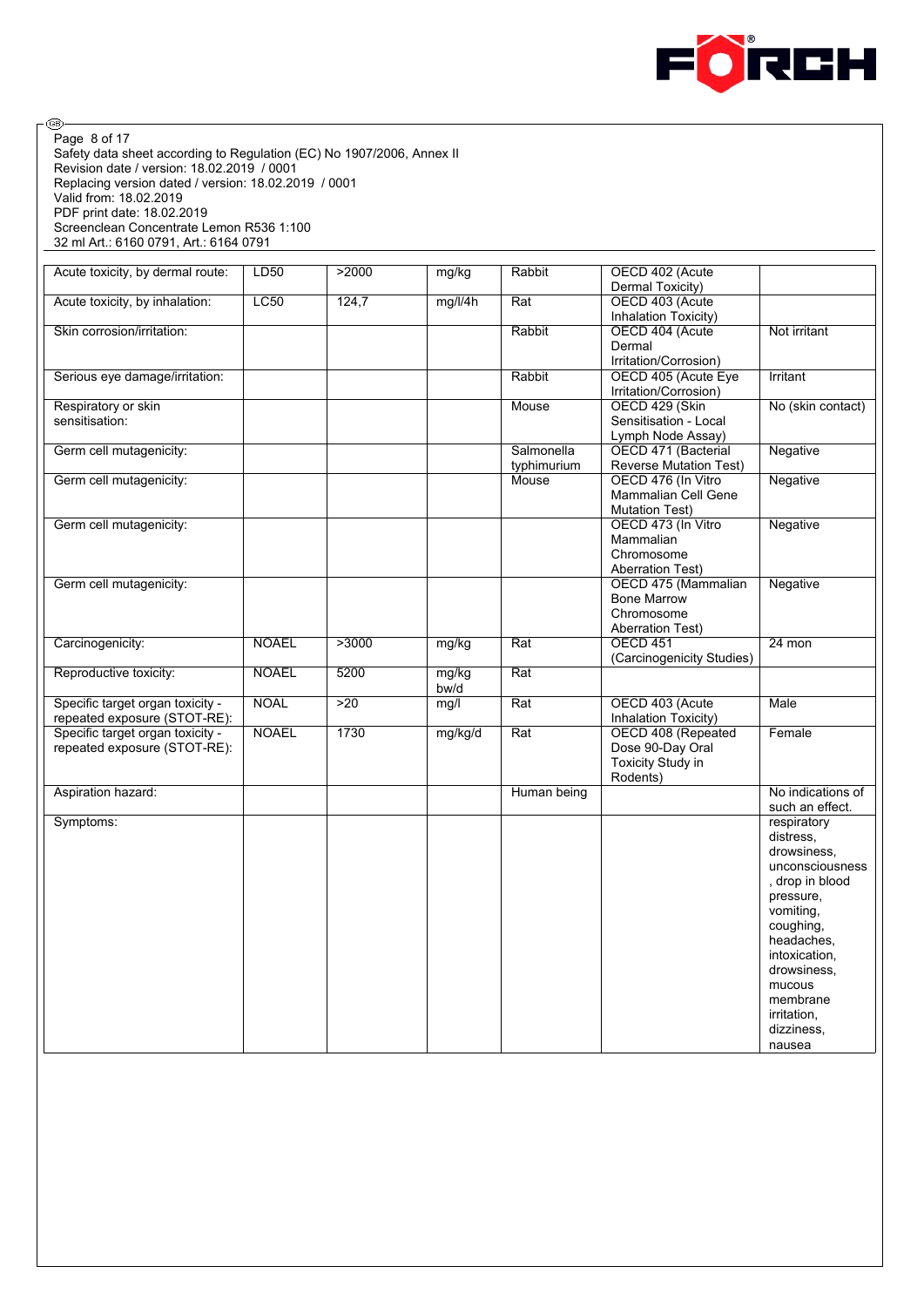

⊛ Page 9 of 17Safety data sheet according to Regulation (EC) No 1907/2006, Annex II Revision date / version: 18.02.2019 / 0001 Replacing version dated / version: 18.02.2019 / 0001 Valid from: 18.02.2019 PDF print date: 18.02.2019 Screenclean Concentrate Lemon R536 1:100 32 ml Art.: 6160 0791, Art.: 6164 0791

| Experiences in humans: |  |  | Excessive          |
|------------------------|--|--|--------------------|
|                        |  |  | alcohol            |
|                        |  |  |                    |
|                        |  |  | consumption        |
|                        |  |  | during             |
|                        |  |  | pregnancy          |
|                        |  |  | induces the        |
|                        |  |  |                    |
|                        |  |  | foetus alcohol     |
|                        |  |  | syndrome           |
|                        |  |  |                    |
|                        |  |  | (reduced weight    |
|                        |  |  | at birth, physical |
|                        |  |  | and mental         |
|                        |  |  | disorders).,       |
|                        |  |  | There is no sign   |
|                        |  |  | that this          |
|                        |  |  | syndrome is also   |
|                        |  |  | caused by          |
|                        |  |  | dermal or          |
|                        |  |  |                    |
|                        |  |  | inhalative         |
|                        |  |  | absorption.        |

| Alcohols, C12-14, ethoxylated, sulfates, sodium salts            |                 |        |                          |            |                                                  |                                       |  |  |
|------------------------------------------------------------------|-----------------|--------|--------------------------|------------|--------------------------------------------------|---------------------------------------|--|--|
| <b>Toxicity / effect</b>                                         | <b>Endpoint</b> | Value  | <b>Unit</b>              | Organism   | <b>Test method</b>                               | <b>Notes</b>                          |  |  |
| Acute toxicity, by oral route:                                   | LD50            | 4100   | mg/kg                    | Rat        | OECD 401 (Acute Oral<br>Toxicity)                |                                       |  |  |
| Acute toxicity, by dermal route:                                 | LD50            | >2000  | mg/kg                    | Rat        | OECD 402 (Acute                                  |                                       |  |  |
|                                                                  |                 |        |                          |            | Dermal Toxicity)                                 |                                       |  |  |
| Skin corrosion/irritation:                                       |                 |        |                          | Rabbit     | OECD 404 (Acute                                  | Irritant                              |  |  |
|                                                                  |                 |        |                          |            | Dermal                                           |                                       |  |  |
|                                                                  |                 |        |                          |            | Irritation/Corrosion)                            |                                       |  |  |
| Serious eye damage/irritation:                                   |                 |        |                          | Rabbit     | OECD 405 (Acute Eye                              | Risk of serious                       |  |  |
|                                                                  |                 |        |                          |            | Irritation/Corrosion)                            | damage to eyes.                       |  |  |
| Serious eye damage/irritation:                                   |                 | $>=10$ | $\frac{0}{6}$            |            |                                                  | Eye Dam. 1                            |  |  |
| Serious eye damage/irritation:                                   |                 | $>= 5$ | $\overline{\frac{9}{6}}$ |            |                                                  | Eye Irrit. 2                          |  |  |
| Respiratory or skin                                              |                 |        |                          | Guinea pig | OECD 406 (Skin                                   | Not sensitizising                     |  |  |
| sensitisation:                                                   |                 |        |                          |            | Sensitisation)                                   |                                       |  |  |
| Germ cell mutagenicity:                                          |                 |        |                          |            | OECD 471 (Bacterial                              | Negative                              |  |  |
|                                                                  |                 |        |                          |            | <b>Reverse Mutation Test)</b>                    |                                       |  |  |
| Germ cell mutagenicity:                                          |                 |        |                          |            | OECD 475 (Mammalian                              | Negative                              |  |  |
|                                                                  |                 |        |                          |            | <b>Bone Marrow</b>                               |                                       |  |  |
|                                                                  |                 |        |                          |            | Chromosome                                       |                                       |  |  |
|                                                                  |                 |        |                          |            | <b>Aberration Test)</b>                          |                                       |  |  |
| Germ cell mutagenicity:                                          |                 |        |                          |            | OECD 476 (In Vitro<br><b>Mammalian Cell Gene</b> | Negative                              |  |  |
|                                                                  |                 |        |                          |            |                                                  |                                       |  |  |
| Reproductive toxicity:                                           | <b>NOAEL</b>    | >1000  | mg/kg                    | Rat        | <b>Mutation Test)</b><br>OECD 414 (Prenatal      | Negative,                             |  |  |
|                                                                  |                 |        |                          |            | <b>Developmental Toxicity</b>                    | References                            |  |  |
|                                                                  |                 |        |                          |            | Study)                                           |                                       |  |  |
| Reproductive toxicity:                                           | <b>NOAEL</b>    | >300   | mg/kg                    | Rat        | OECD 416 (Two-                                   | Negative,                             |  |  |
|                                                                  |                 |        |                          |            | <i>deneration</i>                                | References                            |  |  |
|                                                                  |                 |        |                          |            | Reproduction Toxicity                            |                                       |  |  |
|                                                                  |                 |        |                          |            | Study)                                           |                                       |  |  |
| Aspiration hazard:                                               |                 |        |                          |            |                                                  | <b>No</b>                             |  |  |
| Symptoms:                                                        |                 |        |                          |            |                                                  | mucous                                |  |  |
|                                                                  |                 |        |                          |            |                                                  | membrane                              |  |  |
|                                                                  | <b>NOAEL</b>    | >225   |                          |            |                                                  | irritation                            |  |  |
| Specific target organ toxicity -<br>repeated exposure (STOT-RE), |                 |        | mg/kg                    | Rat        | OECD 408 (Repeated<br>Dose 90-Day Oral           | Target organ(s):<br>liver, References |  |  |
| oral:                                                            |                 |        |                          |            | Toxicity Study in                                |                                       |  |  |
|                                                                  |                 |        |                          |            | Rodents)                                         |                                       |  |  |
|                                                                  |                 |        |                          |            |                                                  |                                       |  |  |
| <b>Bronopol (INN)</b>                                            |                 |        |                          |            |                                                  |                                       |  |  |
| <b>Toxicity / effect</b>                                         | <b>Endpoint</b> | Value  | <b>Unit</b>              | Organism   | <b>Test method</b>                               | <b>Notes</b>                          |  |  |
| Acute toxicity, by oral route:                                   | LD50            | 305    | mg/kg                    | Rat        | OECD 401 (Acute Oral<br>Toxicity)                | data of a diluted<br>aequous solution |  |  |
| Acute toxicity, by dermal route:                                 | LD50            | 1600   | mg/kg                    | Rat        |                                                  |                                       |  |  |
|                                                                  |                 |        |                          |            |                                                  |                                       |  |  |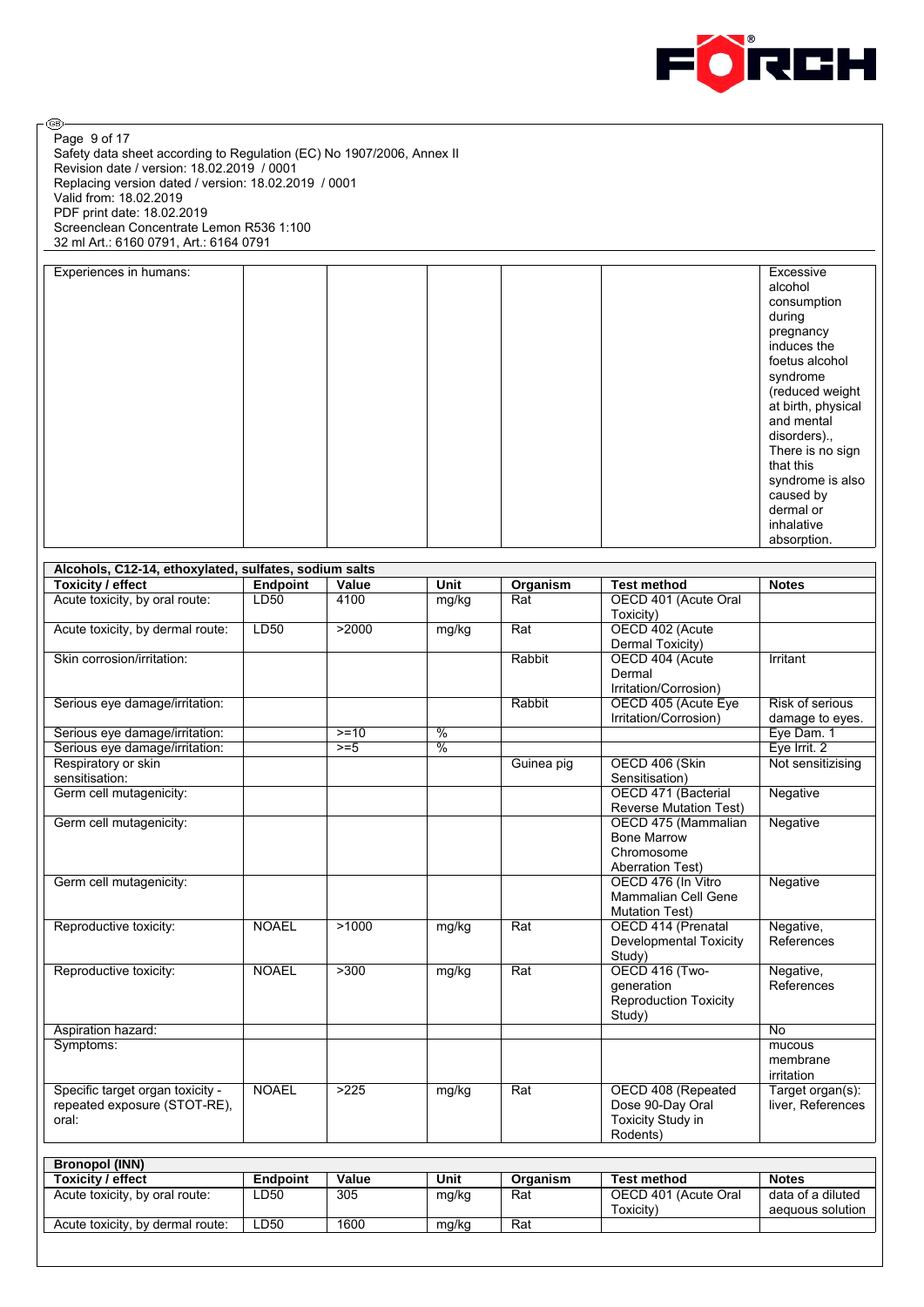

⊛ Page 10 of 17Safety data sheet according to Regulation (EC) No 1907/2006, Annex II Revision date / version: 18.02.2019 / 0001 Replacing version dated / version: 18.02.2019 / 0001 Valid from: 18.02.2019 PDF print date: 18.02.2019 Screenclean Concentrate Lemon R536 1:100 32 ml Art.: 6160 0791, Art.: 6164 0791

| Skin corrosion/irritation:                                     | Rabbit | OECD 404 (Acute<br>Dermal<br>Irritation/Corrosion) | Irritant                                                                                                 |
|----------------------------------------------------------------|--------|----------------------------------------------------|----------------------------------------------------------------------------------------------------------|
| Serious eye damage/irritation:                                 | Rabbit | (Draize-Test)                                      | Risk of serious<br>damage to eyes.                                                                       |
| Specific target organ toxicity -<br>single exposure (STOT-SE): |        |                                                    | May cause<br>respiratory<br>irritation.                                                                  |
| Symptoms:                                                      |        |                                                    | eyes, reddened,<br>drowsiness,<br>coughing,<br>mucous<br>membrane<br>irritation, nausea<br>and vomiting. |

# **SECTION 12: Ecological information**

| Possibly more information on environmental effects, see Section 2.1 (classification). |                 |      |       |      |          |             |                  |
|---------------------------------------------------------------------------------------|-----------------|------|-------|------|----------|-------------|------------------|
| Screenclean Concentrate Lemon R536 1:100                                              |                 |      |       |      |          |             |                  |
| 32 ml Art.: 6160 0791, Art.: 6164 0791                                                |                 |      |       |      |          |             |                  |
| <b>Toxicity / effect</b>                                                              | <b>Endpoint</b> | Time | Value | Unit | Organism | Test method | <b>Notes</b>     |
| 12.1. Toxicity to fish:                                                               |                 |      |       |      |          |             | n.d.a.           |
| 12.1. Toxicity to daphnia:                                                            |                 |      |       |      |          |             | n.d.a.           |
| 12.1. Toxicity to algae:                                                              |                 |      |       |      |          |             | n.d.a.           |
| 12.2. Persistence and                                                                 |                 |      |       |      |          |             | n.d.a.           |
| degradability:                                                                        |                 |      |       |      |          |             |                  |
| 12.3. Bioaccumulative                                                                 |                 |      |       |      |          |             | n.d.a.           |
| potential:                                                                            |                 |      |       |      |          |             |                  |
| 12.4. Mobility in soil:                                                               |                 |      |       |      |          |             | n.d.a.           |
| 12.5. Results of PBT                                                                  |                 |      |       |      |          |             | n.d.a.           |
| and vPvB assessment                                                                   |                 |      |       |      |          |             |                  |
| 12.6. Other adverse                                                                   |                 |      |       |      |          |             | n.d.a.           |
| effects:                                                                              |                 |      |       |      |          |             |                  |
| Other information:                                                                    |                 |      |       |      |          |             | DOC-elimination  |
|                                                                                       |                 |      |       |      |          |             | degree(complexi  |
|                                                                                       |                 |      |       |      |          |             | ng organic       |
|                                                                                       |                 |      |       |      |          |             | substance) >=    |
|                                                                                       |                 |      |       |      |          |             | 80%/28d: n.a.    |
| Other information:                                                                    |                 |      |       |      |          |             | According to the |
|                                                                                       |                 |      |       |      |          |             | recipe, contains |
|                                                                                       |                 |      |       |      |          |             | no AOX.          |

| Ethanol                    |             |      |          |               |                    |                           |                  |
|----------------------------|-------------|------|----------|---------------|--------------------|---------------------------|------------------|
| Toxicity / effect          | Endpoint    | Time | Value    | Unit          | Organism           | <b>Test method</b>        | <b>Notes</b>     |
| 12.3. Bioaccumulative      | Log Pow     |      | $-0.32$  |               |                    |                           | Bioaccumulation  |
| potential:                 |             |      |          |               |                    |                           | is unlikely      |
|                            |             |      |          |               |                    |                           | $(LogPow < 1)$ . |
| 12.1. Toxicity to daphnia: | NOEC/NOEL   | 10d  | 9,6      | mg/l          | Ceriodaphnia       |                           |                  |
|                            |             |      |          |               | spec.              |                           |                  |
| 12.1. Toxicity to fish:    | <b>LC50</b> | 96h  | 13000    | mg/l          | Oncorhynchus       | OECD 203 (Fish,           |                  |
|                            |             |      |          |               | mykiss             | <b>Acute Toxicity</b>     |                  |
|                            |             |      |          |               |                    | Test)                     |                  |
| 12.1. Toxicity to daphnia: | <b>LC50</b> | 48h  | 12340    | mg/l          | Daphnia magna      |                           |                  |
| 12.2. Persistence and      |             |      | 97       | $\frac{0}{0}$ |                    | <b>OECD 301 B</b>         | Readily          |
| degradability:             |             |      |          |               |                    | (Ready                    | biodegradable    |
|                            |             |      |          |               |                    | Biodegradability -        |                  |
|                            |             |      |          |               |                    | Co <sub>2</sub> Evolution |                  |
|                            |             |      |          |               |                    | Test)                     |                  |
| 12.3. Bioaccumulative      | <b>BCF</b>  |      | $0,66 -$ |               |                    |                           |                  |
| potential:                 |             |      | 3,2      |               |                    |                           |                  |
| 12.1. Toxicity to algae:   | <b>EC50</b> | 72h  | 275      | mg/l          | Chlorella vulgaris | OECD 201 (Alga,           |                  |
|                            |             |      |          |               |                    | Growth Inhibition         |                  |
|                            |             |      |          |               |                    | Test)                     |                  |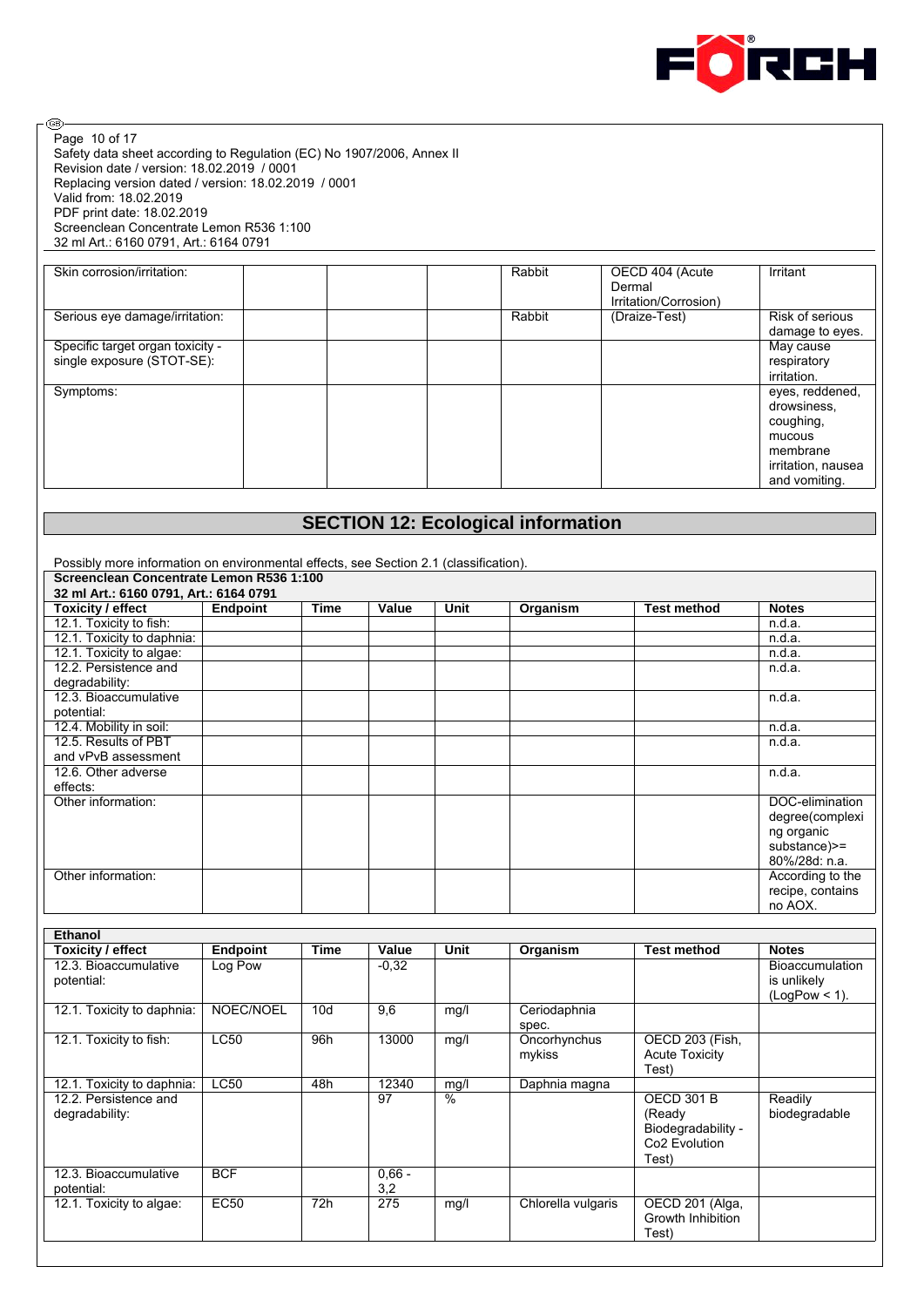

Safety data sheet according to Regulation (EC) No 1907/2006, Annex II Revision date / version: 18.02.2019 / 0001 Replacing version dated / version: 18.02.2019 / 0001 Valid from: 18.02.2019 PDF print date: 18.02.2019 Screenclean Concentrate Lemon R536 1:100 32 ml Art.: 6160 0791, Art.: 6164 0791 Page 11 of 17

 $\circledcirc$ 

| Other organisms:        | NOEC/NOEL        | 280          | mg/l | Lemna gibba | OECD 201 (Alga,<br>Growth Inhibition<br>Test) |                                 |
|-------------------------|------------------|--------------|------|-------------|-----------------------------------------------|---------------------------------|
| 12.5. Results of PBT    |                  |              |      |             |                                               | No PBT                          |
| and vPvB assessment     |                  |              |      |             |                                               | substance, No<br>vPvB substance |
| 12.4. Mobility in soil: | H (Henry)        | 0.00013<br>8 |      |             |                                               |                                 |
| Toxicity to bacteria:   |                  | 440          | mq/1 |             |                                               |                                 |
| Other information:      | COD              | 9. ا         | g/g  |             |                                               |                                 |
| Other information:      | BOD <sub>5</sub> |              | g/g  |             |                                               |                                 |

| Alcohols, C12-14, ethoxylated, sulfates, sodium salts                  |                 |             |         |                          |                            |                                                                                                                                             |                                         |
|------------------------------------------------------------------------|-----------------|-------------|---------|--------------------------|----------------------------|---------------------------------------------------------------------------------------------------------------------------------------------|-----------------------------------------|
| <b>Toxicity / effect</b>                                               | <b>Endpoint</b> | <b>Time</b> | Value   | <b>Unit</b>              | Organism                   | <b>Test method</b>                                                                                                                          | <b>Notes</b>                            |
| 12.2. Persistence and<br>degradability:                                | <b>DOC</b>      | 28d         | 100     | $\frac{0}{0}$            | activated sludge           | Regulation (EC)<br>440/2008 C.4-C<br>(DETERMINATIO<br>N OF 'READY'<br><b>BIODEGRADABILI</b><br><b>TY - CO2</b><br><b>EVOLUTION</b><br>TEST) | Readily<br>biodegradable                |
| 12.1. Toxicity to fish:                                                | NOEC/NOEL       | 28d         | 0,2     | mg/l                     | Oncorhynchus<br>mykiss     | OECD 204 (Fish,<br><b>Prolonged Toxicity</b><br>Test - 14-Day<br>Study)                                                                     |                                         |
| 12.1. Toxicity to fish:                                                | LC50            | 96h         | 7,1     | mg/l                     | Brachydanio rerio          | <b>OECD 203 (Fish,</b><br><b>Acute Toxicity</b><br>Test)                                                                                    |                                         |
| 12.1. Toxicity to daphnia:                                             | NOEC/NOEL       | 21d         | 0,27    | mg/l                     | Daphnia magna              | <b>OECD 211</b><br>(Daphnia magna<br>Reproduction Test)                                                                                     |                                         |
| 12.1. Toxicity to daphnia:                                             | EC50            | 48h         | 7,2     | mg/l                     | Daphnia magna              | <b>OECD 202</b><br>(Daphnia sp.<br>Acute<br>Immobilisation<br>Test)                                                                         |                                         |
| 12.1. Toxicity to algae:                                               | NOEC/NOEL       | 96h         | 0,95    | mg/l                     |                            | OECD 201 (Alga,<br>Growth Inhibition<br>Test)                                                                                               |                                         |
| 12.1. Toxicity to algae:                                               | EC50            | 72h         | 2,6     | mg/l                     | Desmodesmus<br>subspicatus | OECD 201 (Alga,<br>Growth Inhibition<br>Test)                                                                                               |                                         |
| 12.2. Persistence and<br>degradability:                                |                 | 28d         | 95      | $\frac{9}{6}$            |                            | <b>OECD 301 E</b><br>(Ready<br>Biodegradability -<br>Modified OECD<br>Screening Test)                                                       | Readily<br>biodegradable                |
| 12.2. Persistence and<br>degradability:                                |                 | 28d         | >70     | $\overline{\frac{9}{6}}$ |                            | <b>OECD 301 A</b><br>(Ready<br>Biodegradability -<br>DOC Die-Away<br>Test)                                                                  | Readily<br>biodegradable                |
| 12.3. Bioaccumulative<br>potential:                                    | <b>BCF</b>      |             | $-1,38$ |                          |                            |                                                                                                                                             | Low                                     |
| 12.4. Mobility in soil:<br>12.5. Results of PBT<br>and vPvB assessment | Koc             |             | 191     |                          |                            |                                                                                                                                             | calculated value<br>No PBT<br>substance |
| Toxicity to bacteria:                                                  | EC50            | 16h         | $>10$   | g/l                      | Pseudomonas<br>putida      | <b>DIN 38412 T.8</b>                                                                                                                        |                                         |

| <b>Toxicity / effect</b>  | Endpoint | Time | Value | Unit | Organism    | <b>Test method</b> | <b>Notes</b> |
|---------------------------|----------|------|-------|------|-------------|--------------------|--------------|
| Toxicity to fish:<br>12.1 | LC50     | 96h  | 35.7  | mq/l | ∟epomis     |                    |              |
|                           |          |      |       |      | macrochirus |                    |              |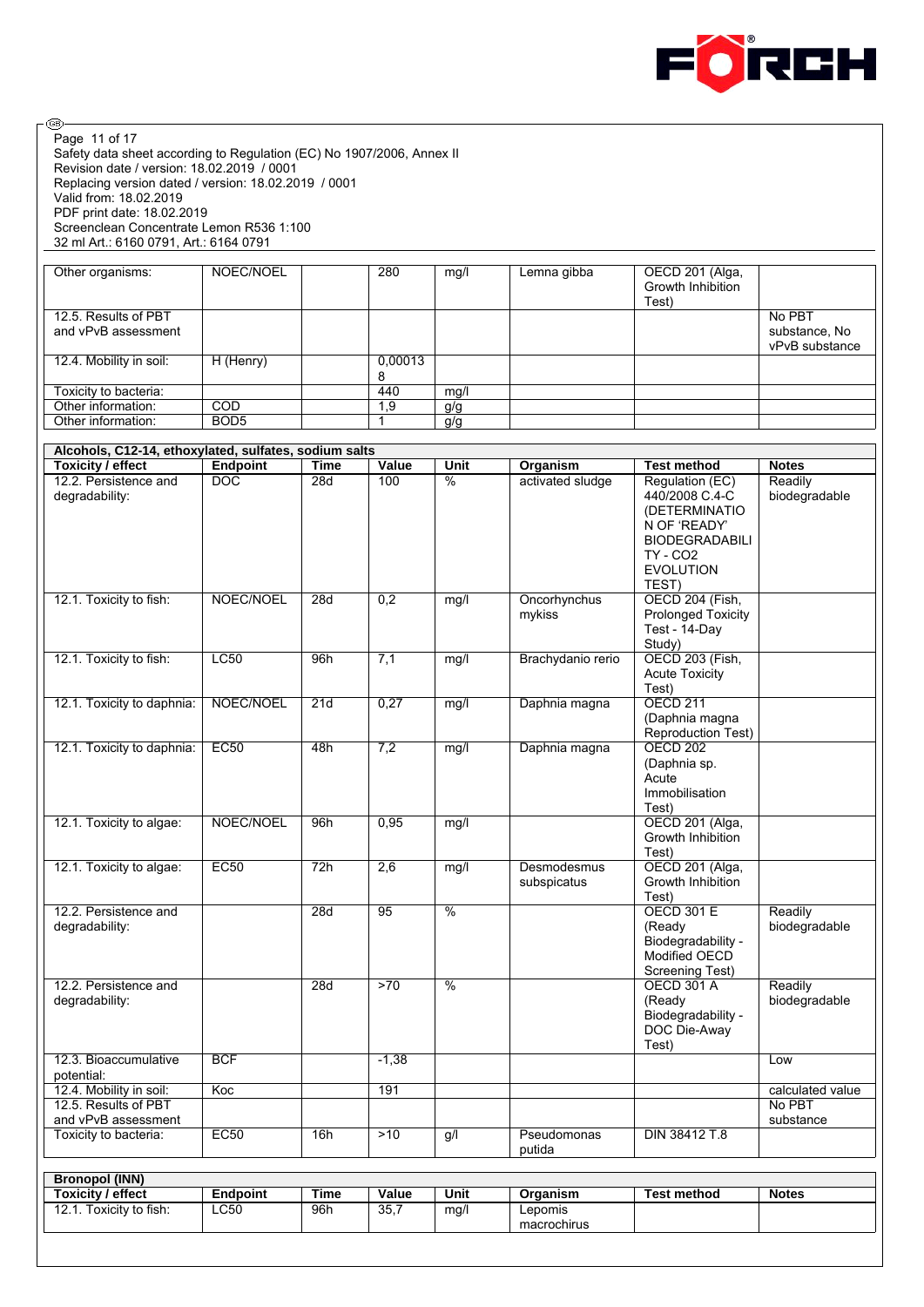

Safety data sheet according to Regulation (EC) No 1907/2006, Annex II Revision date / version: 18.02.2019 / 0001 Replacing version dated / version: 18.02.2019 / 0001 Valid from: 18.02.2019 PDF print date: 18.02.2019 Screenclean Concentrate Lemon R536 1:100 32 ml Art.: 6160 0791, Art.: 6164 0791 Page 12 of 17

| 12.1. Toxicity to fish:    | <b>LC50</b> | 96h | 41.2        | mg/l | Oncorhynchus       |                 |                |
|----------------------------|-------------|-----|-------------|------|--------------------|-----------------|----------------|
|                            |             |     |             |      | mykiss             |                 |                |
| 12.1. Toxicity to daphnia: | <b>EC50</b> | 48h | 1,4         | mg/l | Daphnia magna      |                 |                |
| 12.1. Toxicity to algae:   | EC50        | 72h | $0.4 - 2.8$ | mg/l | Pseudokirchneriell |                 |                |
|                            |             |     |             |      | a subcapitata      |                 |                |
| 12.2. Persistence and      | DOC         |     | 50          | %    |                    | <b>ISO 9888</b> | Biodegradable  |
| degradability:             |             |     |             |      |                    |                 |                |
| 12.3. Bioaccumulative      | Log Pow     |     | 0.18        |      |                    |                 | Not accepted   |
| potential:                 |             |     |             |      |                    |                 | due to the log |
|                            |             |     |             |      |                    |                 | Pow - value.   |
| Toxicity to bacteria:      | EC50        | 16h | >50         | mq/  | Pseudomonas        |                 |                |
|                            |             |     |             |      | putida             |                 |                |

# **SECTION 13: Disposal considerations**

# **13.1 Waste treatment methods**

# **For the substance / mixture / residual amounts**

EC disposal code no.:

ම

The waste codes are recommendations based on the scheduled use of this product.

Owing to the user's specific conditions for use and disposal, other waste codes may be

allocated under certain circumstances. (2014/955/EU)

20 01 29 detergents containing hazardous substances

Recommendation:

Sewage disposal shall be discouraged.

Pay attention to local and national official regulations.

E.g. suitable incineration plant.

E.g. dispose at suitable refuse site.

# **For contaminated packing material**

Pay attention to local and national official regulations.

Empty container completely.

Uncontaminated packaging can be recycled.

Dispose of packaging that cannot be cleaned in the same manner as the substance.

# **SECTION 14: Transport information**

| <b>General statements</b>                                                         |                |
|-----------------------------------------------------------------------------------|----------------|
| 14.1. UN number:                                                                  | n.a.           |
| Transport by road/by rail (ADR/RID)                                               |                |
| 14.2. UN proper shipping name:                                                    |                |
| 14.3. Transport hazard class(es):                                                 | n.a.           |
| 14.4. Packing group:                                                              | n.a.           |
| Classification code:                                                              | n.a.           |
| LQ:                                                                               | n.a.           |
| 14.5 Environmental hazards:                                                       | Not applicable |
| Tunnel restriction code:                                                          |                |
| <b>Transport by sea (IMDG-code)</b>                                               |                |
| 14.2. UN proper shipping name:                                                    |                |
| 14.3. Transport hazard class(es):                                                 | n.a.           |
| 14.4. Packing group:                                                              | n.a.           |
| Marine Pollutant:                                                                 | n.a            |
| 14.5. Environmental hazards:                                                      | Not applicable |
| <b>Transport by air (IATA)</b>                                                    |                |
| 14.2. UN proper shipping name:                                                    |                |
| 14.3. Transport hazard class(es):                                                 | n.a.           |
| 14.4. Packing group:                                                              | n.a.           |
| 14.5. Environmental hazards:                                                      | Not applicable |
| 14.6. Special precautions for user                                                |                |
| Unless specified otherwise, general measures for safe transport must be followed. |                |
| 14.7. Transport in bulk according to Annex II of MARPOL and the IBC Code          |                |

Non-dangerous material according to Transport Regulations.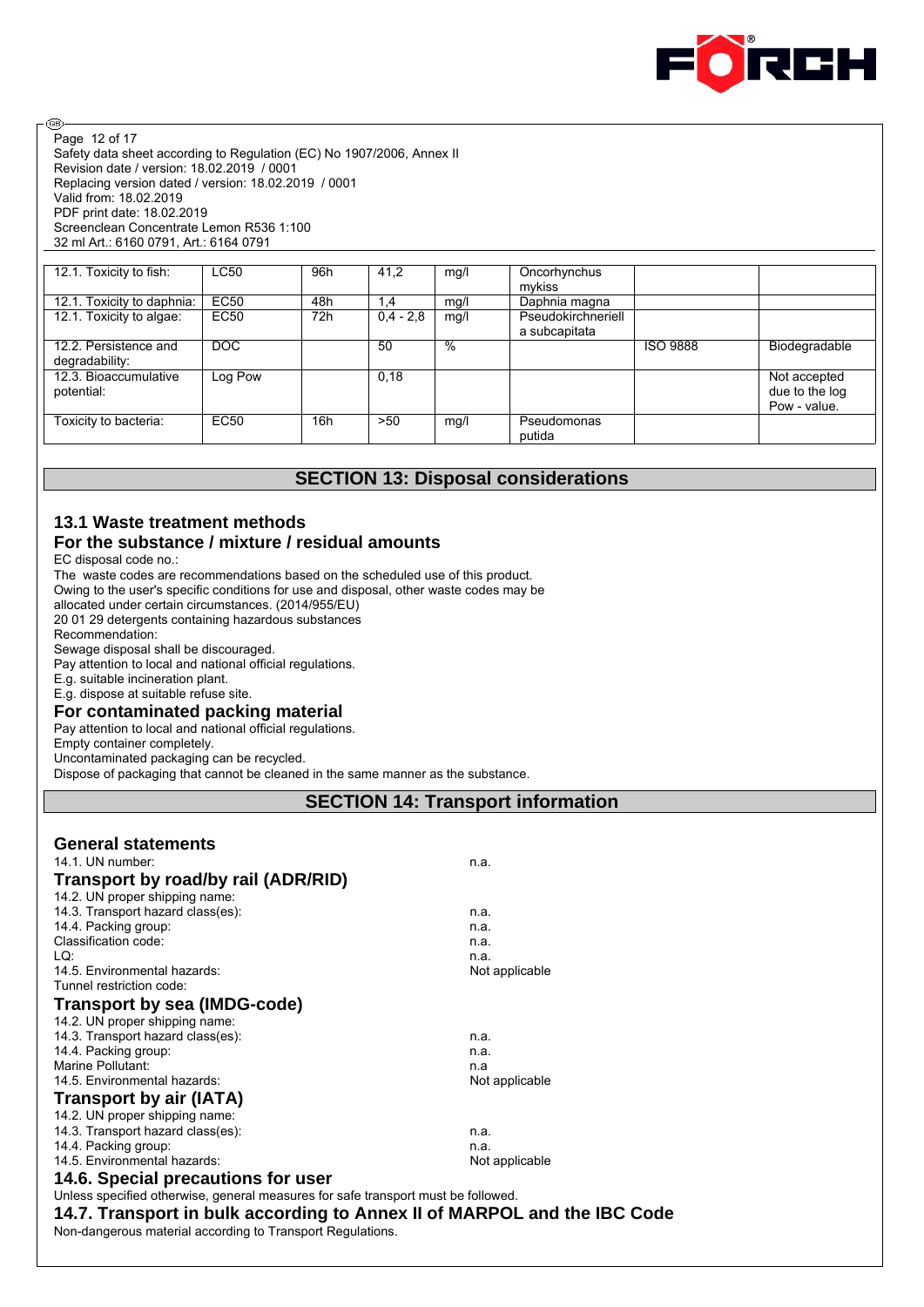

Page 13 of 17

അ

Safety data sheet according to Regulation (EC) No 1907/2006, Annex II Revision date / version: 18.02.2019 / 0001 Replacing version dated / version: 18.02.2019 / 0001 Valid from: 18.02.2019 PDF print date: 18.02.2019 Screenclean Concentrate Lemon R536 1:100 32 ml Art.: 6160 0791, Art.: 6164 0791

# **SECTION 15: Regulatory information**

# **15.1 Safety, health and environmental regulations/legislation specific for the substance or mixture**

Observe restrictions: Comply with trade association/occupational health regulations.

Directive 2010/75/EU (VOC): 10,3 % **REGULATION (EC) No 648/2004** 5 % or over but less than 15 % anionic surfactants

perfumes **CITRAL** LIMONENE 2-BROMO-2-NITROPROPANE-1,3-DIOL BENZISOTHIAZOLINONE

#### **15.2 Chemical safety assessment**

A chemical safety assessment is not provided for mixtures.

#### **SECTION 16: Other information**

Revised sections: n.a. These details refer to the product as it is delivered. Employee instruction/training in handling hazardous materials is required.

#### **Classification and processes used to derive the classification of the mixture in accordance with the ordinance (EG) 1272/2008 (CLP):**

| Classification in accordance with regulation<br>(EC) No. 1272/2008 (CLP) | <b>Evaluation method used</b>                      |
|--------------------------------------------------------------------------|----------------------------------------------------|
| Eye Irrit. 2, H319                                                       | Classification according to calculation procedure. |

The following phrases represent the posted Hazard Class and Risk Category Code (GHS/CLP) of the product and the constituents (specified in Section 2 and 3). H225 Highly flammable liquid and vapour. H302 Harmful if swallowed. H312 Harmful in contact with skin. H315 Causes skin irritation. H318 Causes serious eye damage. H319 Causes serious eye irritation. H335 May cause respiratory irritation.

H400 Very toxic to aquatic life.

H412 Harmful to aquatic life with long lasting effects.

Eye Irrit. — Eye irritation Flam. Liq. — Flammable liquid Skin Irrit. — Skin irritation Eye Dam. — Serious eye damage Aquatic Chronic — Hazardous to the aquatic environment - chronic Acute Tox. — Acute toxicity - dermal Acute Tox. — Acute toxicity - oral STOT SE — Specific target organ toxicity - single exposure - respiratory tract irritation Aquatic Acute — Hazardous to the aquatic environment - acute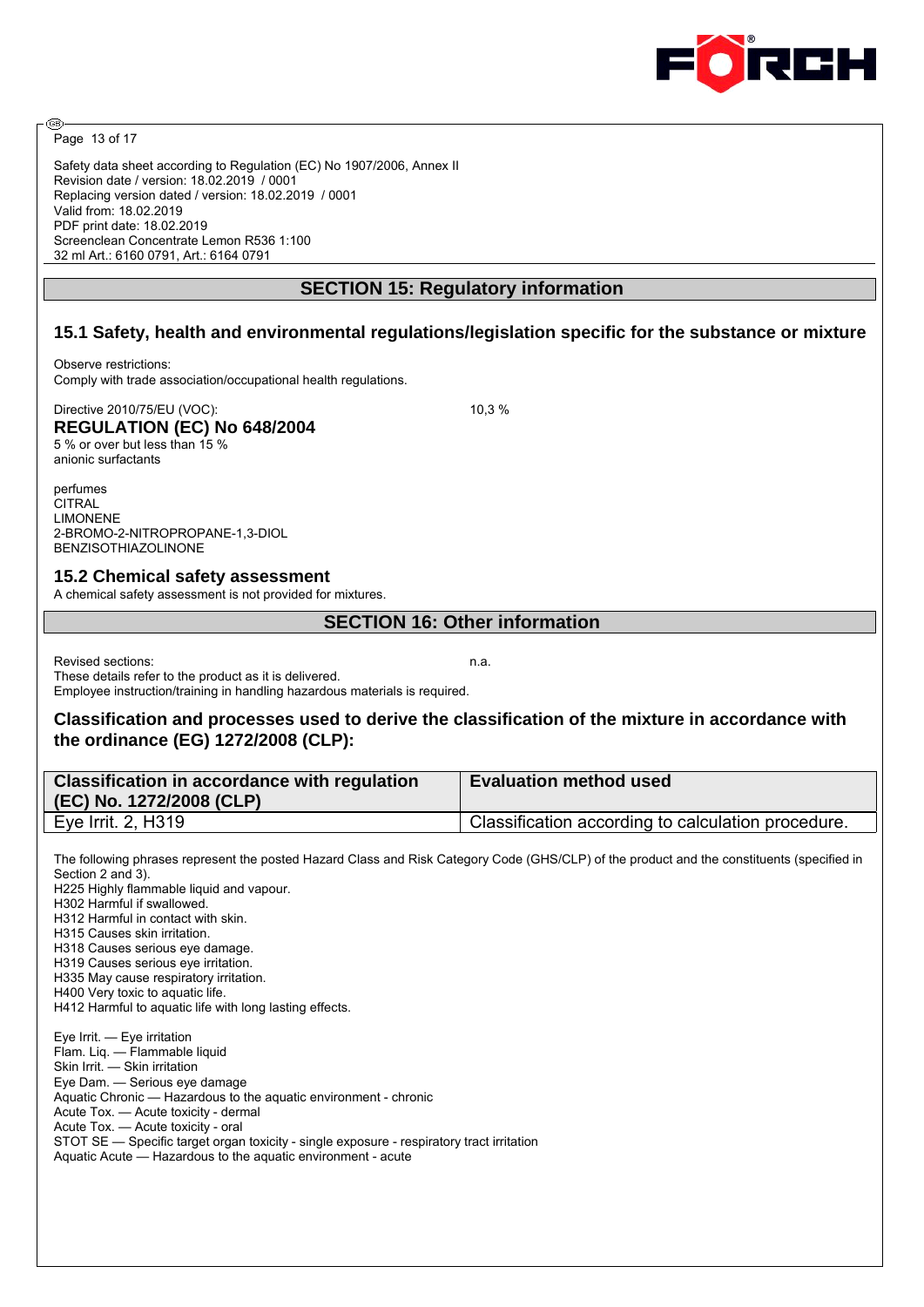

Safety data sheet according to Regulation (EC) No 1907/2006, Annex II Revision date / version: 18.02.2019 / 0001 Replacing version dated / version: 18.02.2019 / 0001 Valid from: 18.02.2019 PDF print date: 18.02.2019 Screenclean Concentrate Lemon R536 1:100 32 ml Art.: 6160 0791, Art.: 6164 0791 Page 14 of 17

Förch France SAS ZAE Marchais Renard/Aubigny 77950 Montereau-sur-le-Jard FRANKREICH Tel. +33 1 64144848 Fax +33 1 64144849 E-Mail: info@forch.fr Internet: www.forch.fr

@

Fцrch A/S Hagemannsvej 3 8600 SILKEBORG DДNEMARK Tel. +45 86 823711 Fax +45 86 800617 E-Mail: info@foerch.dk Internet: www.foerch.dk

Förch d.o.o. Buzinska cesta 58 10010 Zagreb **KROATIEN** Tel. +385 1 2912900 Fax +385 1 2912901 E-Mail: info@foerch.hr internet: www.foerch.hr

Lhomme Tools & Fasteners SEINHUISSTRAAT 5 B4 POORT 0331 3600 Genk BELGIEN Tel +32 89 71 66 61 Fax +32 89 71 59 27 E-Mail: info@lhommetools.be Internet: www.lhommetools.be

Förch Polska Sp. z o.o. 43-392 MIĘDZYRZECZE GÓRNE 379 POLEN k/ Bielska-Białej Tel. +48 33 8156000 Fax +48 33 8158548 E-Mail: info@forch.pl Internet: www.forch.pl

Förch S.R.L. VIA GALVANI 40 C 39100 BOLZANO ITALIEN Tel. +39 0471 204330 Fax +39 0471 204290 E-Mail: info@forch.it Internet: www.forch.it

Förch SAS 17 rue de Marbourg 9764 MARNACH LUXEMBURG Tel. +352 269 03267 Fax +352 269 03368 E-Mail: info@forch.fr Internet: www.forch.fr

Foerch AG Netzibodenstrasse 23D 4133 Pratteln **SCHWEIZ** Tel. +41 61 8262030 Fax +41 61 8262039 E-Mail: info@foerch.ch Internet: www.foerch.ch

Theo Förch GmbH Röcklbrunnstraße 39A 5020 Salzburg **ÖSTERREICH** Tel. +43 662 875574-0 Fax +43 662 878677-21 Verkauf Tel. +43 662 875574-900 Verkauf Fax +43 662 875574-30 E-Mail: info@foerch.at Internet: www.foerch.at

Ziebe Limited 82 Westcott Venture Park HP18 0XB Westcott, Aylesbury, Bucks **GROSSBRITANNIEN** Tel +44 12 96 65 52 82 Fax +44 12 96 65 19 47 E-Mail: sales-dept@ziebe.co.uk Internet: www.ziebe.co.uk

Vardalis SM P.C. 62, ETHNIKIS ANTISTASIS STR. 57007 CHALKIDONA/THESSALONIKI GRIECHENLAND Tel +30 23 91 02 12 22 Fax +30 23 91 02 12 23 E-Mail: info@forch.gr Internet: www.foerch.com

Förch Nederland BV Demmersweg 18 7556 BN Hengelo NIEDERLANDE Tel. +31 85 7732420 E-Mail: info@foerch.nl Internet: www.foerch.nl

S.C. Foerch S.R.L. Str. Zizinului 110 500407 Brasov RUMÄNIEN Tel. +40 368 408192 Fax +40 368 408193 E-Mail: info@foerch.ro Internet: www.foerch.ro

Foerch Bulgaria EOOD 22 Parva Balgarska Armiya Str. 1220 Sofia, Bulgarien Tel: 00359 2 981 2841 Fax: 00359 882 10 30 86 E-Mail: info@foerch.bg

Förch Componentes para Taller S.L. Camino de San Antón, S/N 18102 Ambroz (Granada) SPANIEN Tel. +34 958 40 17 76 Fax +34 958 40 17 87 E-Mail: info@forch.es Internet: www.forch.es

Foermi Handelshaus LLC Dimitrovskoe Autostrasse Building 107/18 127247 Moscow RUSSISCHE FOEDERATION Tel. 7-495 657 99 57 Fax 7-495 485 87 98 E-Mail: foermi.moscow@foerch.ru Internet: www.forch.ru

Förch Kereskedelmi Kft Börgöndi út 14 8000 Székesfehérvár UNGARN Tel. +36 22 348348 Fax +36 22 348355 E-Mail: info@foerch.hu Internet: www.foerch.hu

Bilanaust Ehf. Dvergshofda 2 110 Reykjavik ISLAND Tel. +354 535 9000 Fax. +354 535 9097 E-Mail: bilanaust@bilanaust.is Internet: www.bilanaust.is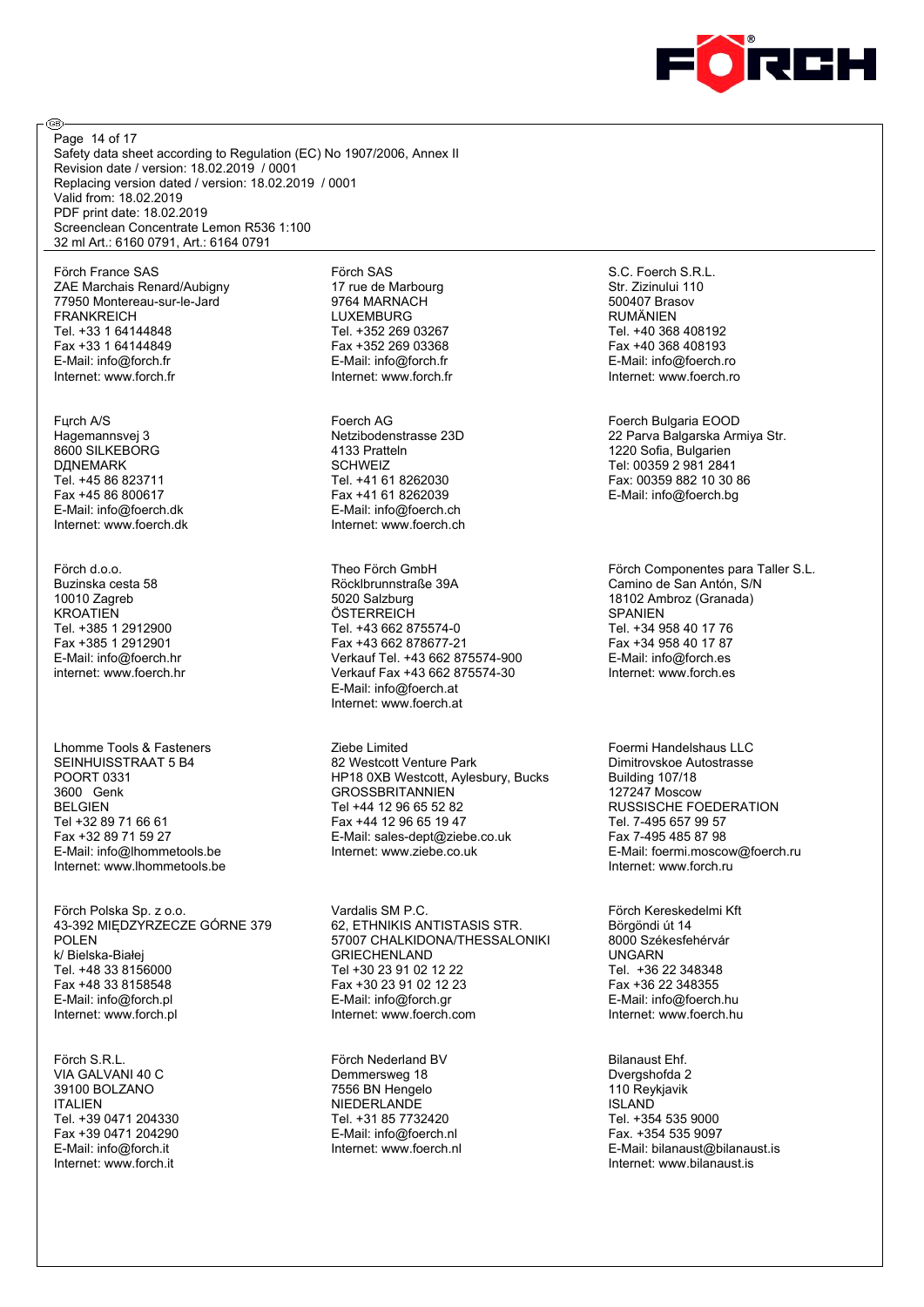

Safety data sheet according to Regulation (EC) No 1907/2006, Annex II Revision date / version: 18.02.2019 / 0001 Replacing version dated / version: 18.02.2019 / 0001 Valid from: 18.02.2019 PDF print date: 18.02.2019 Screenclean Concentrate Lemon R536 1:100 32 ml Art.: 6160 0791, Art.: 6164 0791 Page 15 of 17

Förch Slovensko s.r.o. Rosinská cesta 12 010 08 ŽILINA SLOWAKEI Tel +421 41 5002454 Fax +421 41 5002455 E-Mail: info@forch.sk Internet: www.forch.sk

@

Förch d.o.o. LJUBLJANSKA CESTA 51A 1236 TRZIN SLOWENIEN Tel. +386 1 2442490 Fax +386 1 2442492 E-Mail: info@foerch.si Internet: www.foerch.si

Förch Portugal Lda Rua REPUBLICA DA BOLIVIA No. 69, 1 ESQ 1500-544 Lisboa PORTUGAL Tel. +351 917314442 Fax +351 253339576 E-Mail: info@forch.pt Internet: www.forch.pt

FÖRCH Sverige AB Brännarevägen 1 151 55 Södertälje Sverige Tel.: +46 855089264 Fax: +46 855089062 E-mail: info@foerch.se

Forch Australia 2 Forward Street GNANGARA WA 6077 Tel +61 (08) 9303 9113 Fax: +61 (08) 9303 9114 Emergency telephone: +614 13 550 330 Email : sales@forch.com.au Internet: www.forch.com.au

Trigers SIA Straupes Street IELA 3 1073 Riga LETTLAND Tel +371 6 7 90 25 15 Fax +371 67 90 24 96 E-Mail: trigers@trigers.lv Internet: www.trigers.lv

Förch s.r.o. Dopravní 1314/1 10400 PRAHA 10 – Uhøínìves **TSCHECHIEN** Tel. +420 271 001 984-9 Fax +420 271 001 994-5 E-Mail: info@foerch.cz Internet: www.foerch.cz

CC Lubricants Unit Portarlington Business Park **Portarlington** Co. Laois Ireland R32 E438 Telefon 00 353 57 8684500 Fax 00 353 57 8684508 admin@cclubricants.ie www.cclubricants.ie

Förch Otomotiv Inş. ve San. Ürünleri Haramidere Mevkii Beysan Sanayi Sitesi Birlik Caddesi No:6/3 34524 Beylikdüzü / Istanbul Türkei Tel. +90 (0)212 422 8744 Fax +90 (0)212 422 8788 E-Mail: info@forch.com.tr Internet: www.forch.com.tr

#### **Any abbreviations and acronyms used in this document:**

AC Article Categories acc., acc. to according, according to ACGIH American Conference of Governmental Industrial Hygienists ADR Accord européen relatif au transport international des marchandises Dangereuses par Route (= European Agreement concerning the International Carriage of Dangerous Goods by Road) AOEL Acceptable Operator Exposure Level AOX Adsorbable organic halogen compounds approx. approximately<br>Art., Art. no. Artic Article number ATE Acute Toxicity Estimate according to Regulation (EC) 1272/2008 (CLP) BAM Bundesanstalt für Materialforschung und -prüfung (Federal Institute for Materials Research and Testing, Germany) BAuA Bundesanstalt für Arbeitsschutz und Arbeitsmedizin (= Federal Institute for Occupational Health and Safety, Germany) BCF Bioconcentration factor<br>BGV Berufsgenossenschaftli Berufsgenossenschaftliche Vorschrift (= Accident Prevention Regulation) BHT Butylhydroxytoluol (= 2,6-Di-t-butyl-4-methyl-phenol) BMGV Biological monitoring guidance value (EH40, UK) BOD Biochemical oxygen demand BSEF Bromine Science and Environmental Forum bw body weight CAS Chemical Abstracts Service CEC Coordinating European Council for the Development of Performance Tests for Fuels, Lubricants and Other Fluids CESIO Comité Européen des Agents de Surface et de leurs Intermédiaires Organiques CIPAC Collaborative International Pesticides Analytical Council CLP Classification, Labelling and Packaging (REGULATION (EC) No 1272/2008 on classification, labelling and packaging of substances and mixtures) CMR carcinogenic, mutagenic, reproductive toxic COD Chemical oxygen demand CTFA Cosmetic, Toiletry, and Fragrance Association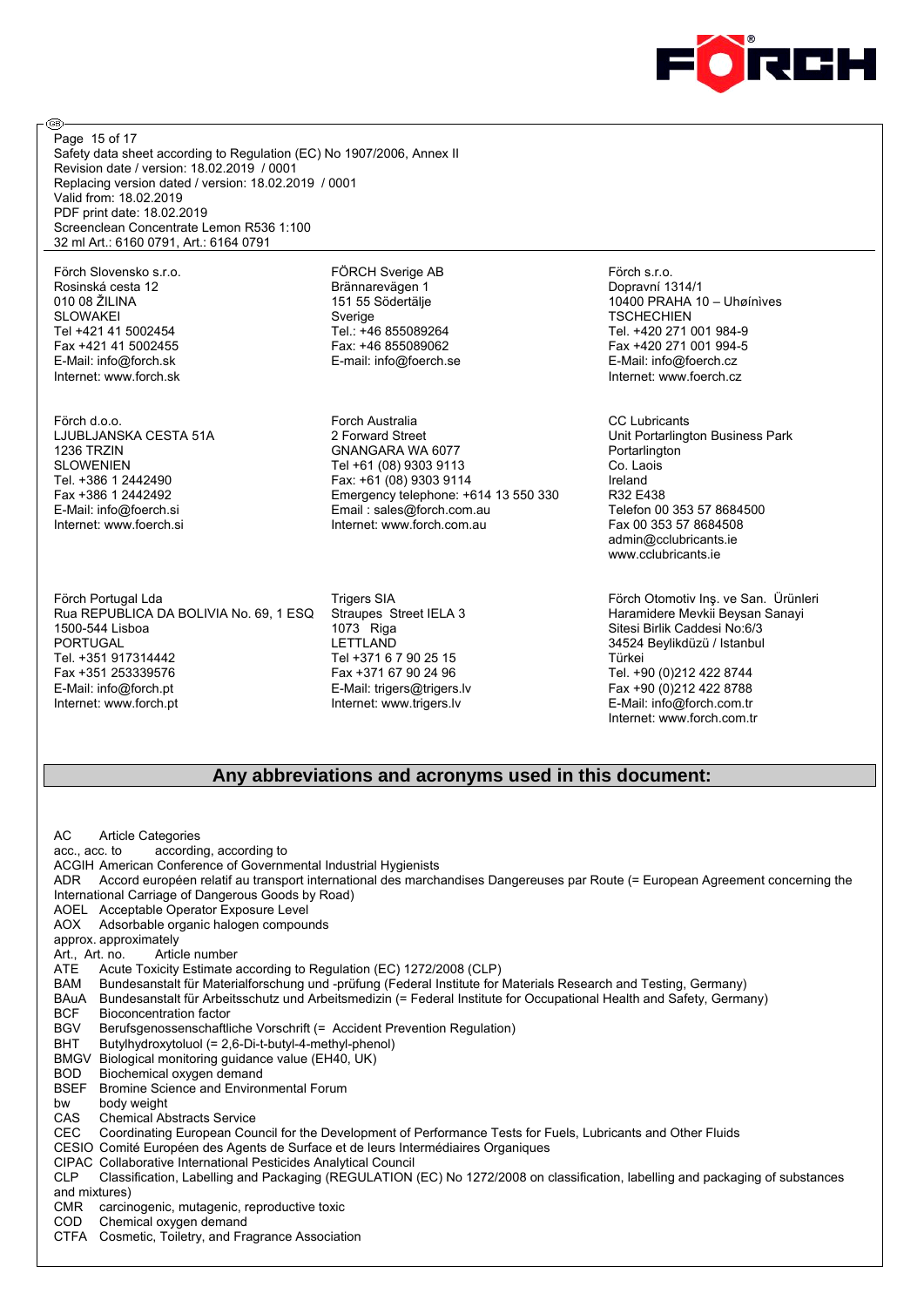

ම Page 16 of 17Safety data sheet according to Regulation (EC) No 1907/2006, Annex II Revision date / version: 18.02.2019 / 0001 Replacing version dated / version: 18.02.2019 / 0001 Valid from: 18.02.2019 PDF print date: 18.02.2019 Screenclean Concentrate Lemon R536 1:100 32 ml Art.: 6160 0791, Art.: 6164 0791 DMEL Derived Minimum Effect Level DNEL Derived No Effect Level DOC Dissolved organic carbon DT50 Dwell Time - 50% reduction of start concentration<br>DVS Deutscher Verband für Schweißen und verwandte Deutscher Verband für Schweißen und verwandte Verfahren e.V. (= German Association for Welding and Allied Processes) dw dry weight e.g. for example (abbreviation of Latin 'exempli gratia'), for instance EC European Community ECHA European Chemicals Agency EEA European Economic Area EEC European Economic Community EINECS European Inventory of Existing Commercial Chemical Substances European List of Notified Chemical Substances EN European Norms EPA United States Environmental Protection Agency (United States of America) ERC Environmental Release Categories ES Exposure scenario etc. et cetera EU European Union EWC European Waste Catalogue Fax. Fax number gen. general GHS Globally Harmonized System of Classification and Labelling of Chemicals GWP Global warming potential HET-CAM Hen's Egg Test - Chorionallantoic Membrane HGWP Halocarbon Global Warming Potential IARC International Agency for Research on Cancer IATA International Air Transport Association<br>IBC Intermediate Bulk Container IBC Intermediate Bulk Container<br>IBC (Code) International Bulk International Bulk Chemical (Code) IC Inhibitory concentration IMDG-code International Maritime Code for Dangerous Goods incl. including, inclusive IUCLID International Uniform ChemicaL Information Database LC lethal concentration LC50 lethal concentration 50 percent kill LCLo lowest published lethal concentration LD Lethal Dose of a chemical LD50 Lethal Dose, 50% kill LDLo Lethal Dose Low LOAEL Lowest Observed Adverse Effect Level LOEC Lowest Observed Effect Concentration LOEL Lowest Observed Effect Level LQ Limited Quantities<br>
MARPOI lnternation International Convention for the Prevention of Marine Pollution from Ships n.a. not applicable n.av. not available n.c. not checked n.d.a. no data available NIOSH National Institute of Occupational Safety and Health (United States of America) NOAECNo Observed Adverse Effective Concentration NOAEL No Observed Adverse Effect Level NOEC No Observed Effect Concentration NOEL No Observed Effect Level ODP Ozone Depletion Potential OECD Organisation for Economic Co-operation and Development org. organic PAH polycyclic aromatic hydrocarbon<br>PBT persistent bioaccumulative and persistent, bioaccumulative and toxic PC Chemical product category PE Polyethylene PNEC Predicted No Effect Concentration POCP Photochemical ozone creation potential ppm parts per million PROC Process category PTFE Polytetrafluorethylene